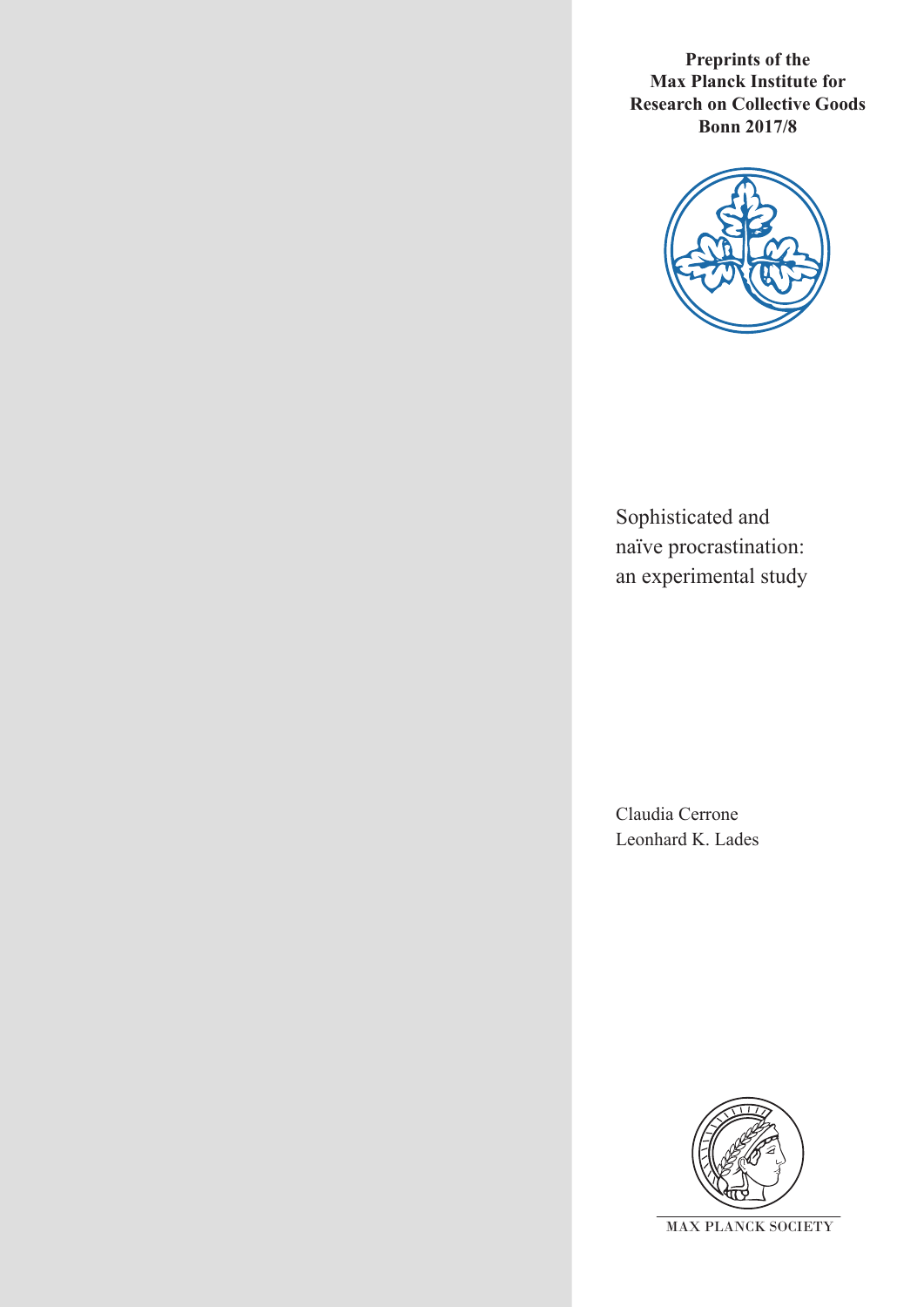

# **Sophisticated and naïve procrastination: an experimental study**

Claudia Cerrone / Leonhard K. Lades

May 2017

Max Planck Institute for Research on Collective Goods, Kurt-Schumacher-Str. 10, D-53113 Bonn http://www.coll.mpg.de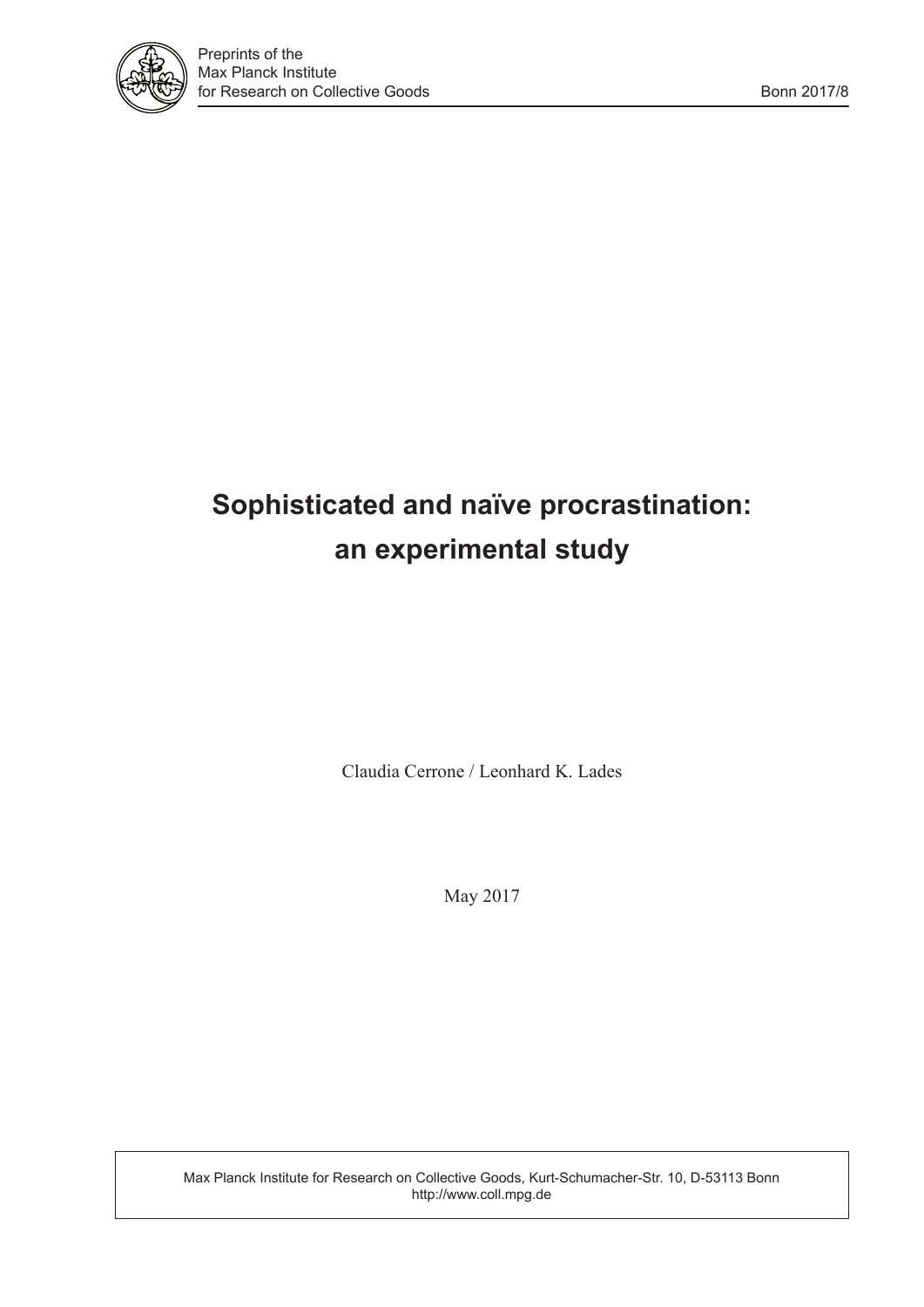# <span id="page-2-0"></span>Sophisticated and naïve procrastination: an experimental study<sup>\*</sup>

CLAUDIA CERRONE<sup>†</sup> LEONHARD K. LADES<sup>‡</sup>

# Abstract

The model of time-inconsistent procrastination by O'Donoughe and Rabin shows that individuals who are not aware of their present-bias (naïve) procrastinate more than individuals who are aware of it (sophisticated) or are not present-biased (time-consistent). This paper tests this prediction. We classify participants into types using a novel measure, and require them to perform a real-effort task on one out of three dates. We find that sophisticated participants perform the task significantly *later* than naïve participants. Our data suggest that this result may be explained by habit formation.

JEL classification: C70, C91, D03, D91.

<span id="page-2-1"></span>Keywords: procrastination; present-bias; habit formation.

#### 1. INTRODUCTION

Procrastination is pervasive in the workplace, in the household, in health care and finance management. People procrastinate writing reports, searching for a new job, returning defective items, starting a diet, exercising, scheduling medical check ups, saving for retirement, and several other onerous activities. According to [O'Donoghue & Rabin](#page-18-0) [\(1999\)](#page-18-0) (henceforth ODR), procrastinating an activity that is immediately onerous, but yields rewards in the future, is the result of a time-inconsistent taste for immediate gratification known as "present-bias". While timeconsistent individuals complete onerous activities when it is optimal from an ex-ante perspective, present-biased individuals overvalue the immediate costs and hence may procrastinate. ORD call individuals who are fully aware of their tendency to overvalue the present "sophisticated", and individuals who are unaware of this tendency "naïve" (or, following ODR, "sophisticates" and "naifs"). ODR's model predicts that naïve individuals will perform onerous activities weakly later than sophisticated and time-consistent individuals. To our knowledge, this prediction has never been experimentally tested.

Testing whether naïve individuals procrastinate more than sophisticated and time-consistent individuals requires measuring naïvete, sophistication, and time-consistency (the independent

<sup>∗</sup>Thanks to Liam Delaney, Christoph Engel, Francesco Feri, Sebastian Kube and Pedro Robalo. Financial support by the Nuffield Foundation (grant EDU/41689) and Royal Holloway University is gratefully acknowledged.

<sup>†</sup>Max Planck Institute for Research on Collective Goods, Bonn, Germany. Email: [cerrone@coll.mpg.de](mailto:cerrone@coll.mpg.de)

<sup>‡</sup>University of Stirling, Economics, FK9 4LA, Stirling, UK. Email: [l.k.lades@stir.ac.uk](mailto:l.k.lades@stir.ac.uk)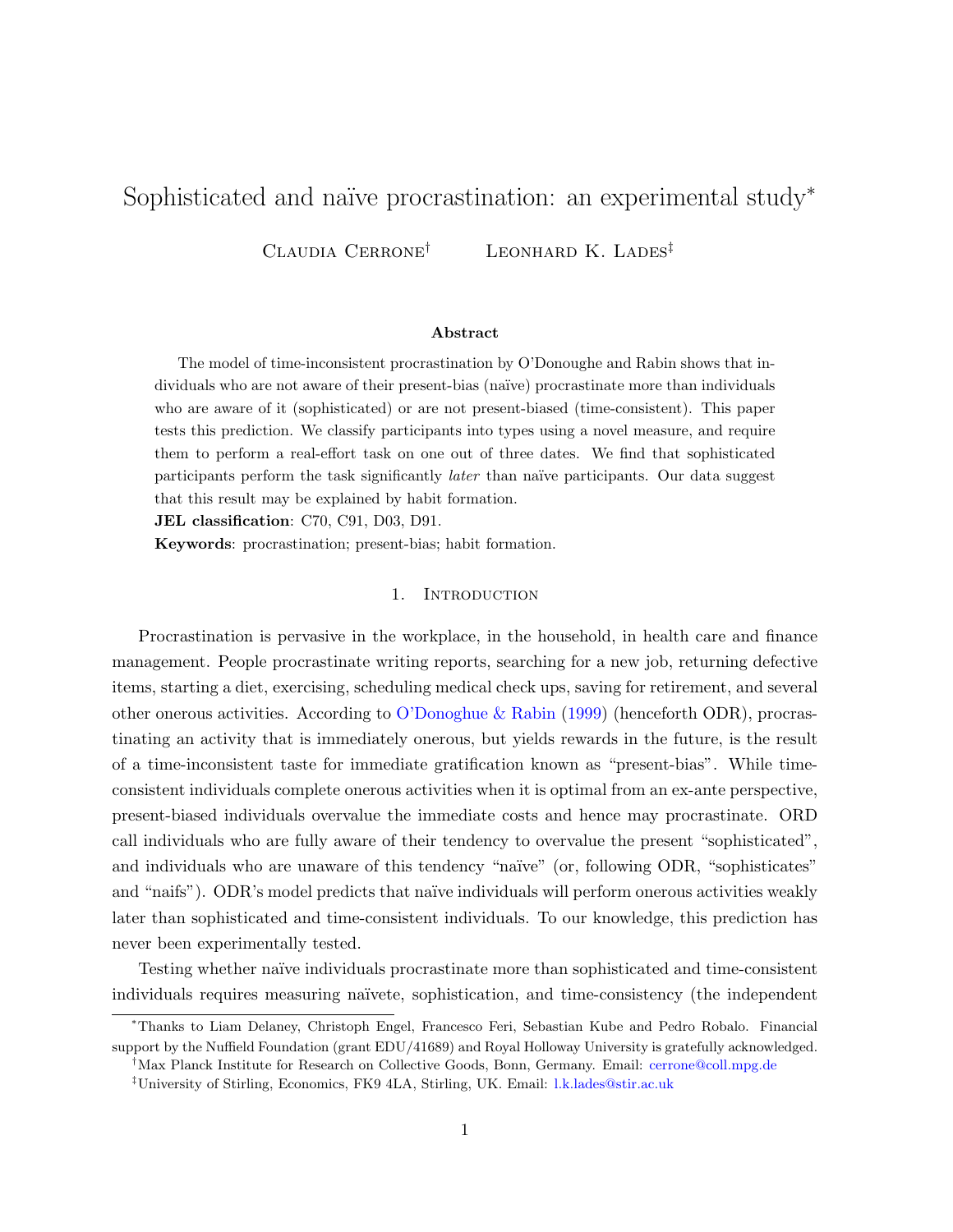variable) separately from individuals' observed procrastination behavior (the dependent variable). To the best of our knowledge, the literature has not yet agreed upon a measure of self-awareness about present bias that has the latter feature and maps onto the model of timeinconsistent procrastination, i.e. procrastination generated by present-bias. [Acland & Levy](#page-17-0) [\(2015\)](#page-17-0) elicit participants' predictions about future gym attendance by measuring their willing-ness to pay for a coupon that pays contingent on attending the gym.<sup>[1](#page-2-0)</sup> [Augenblick & Rabin](#page-18-1) [\(2016\)](#page-18-1) incentivize participants' predictions of future work decisions given five randomly chosen wages. We did not use these measures as they involve the participants' behavior in the task used to observe their procrastination behavior. [Ameriks et al.](#page-17-1) [\(2007\)](#page-17-1) propose a survey instrument to measure perceived temptation and self-control. They offer people 10 restaurant vouchers to be used within two years and ask participants about their *ideal* allocation of vouchers, their allocation if they gave in to temptation, and their expected allocation. They then measure self-control as the difference between expected and ideal consumption, and temptation as the difference between tempted and ideal consumption. We did not use this measures as it maps onto the self-control model by [Gul & Pesendorfer](#page-18-2)  $(2001)$ , rather than onto a model of time-inconsistent discounting. Building on Ameriks at al., [John](#page-18-3) [\(2016\)](#page-18-3) proposes a measure of sophistication based on the interaction between time inconsistency (as measured by Multiple Price Lists) and predictions about ideal versus tempted behavior (as measured by Ameriks et al.). This measure is the closest measure to ours. Finally, discriminating naiveté from sophistication by observing people's demand for commitment has recently been shown to be problematic.[2](#page-2-0)

This paper proposes a simple and novel way to classify people as naïve, sophisticated, or time-consistent – without using their completion behavior in the task used to measure their procrastination. Our measure combines an incentivized delay discounting task that classifies participants as present-biased or time-consistent with a one-item survey measure that elicits whether present-biased participants are aware of their time-inconsistency. The delay discounting task is the Convex Time Budget (CTB) method by [Andreoni et al.](#page-18-4) [\(2013\)](#page-18-4), which requires participants to allocate monetary payments between two points in time. The overall payoff increases if more money is allocated to the later point in time. The one-item survey measure asks participants whether they perceive themselves as people who delay activities that should be done sooner. We then ask participants to complete a real-effort task – stuffing letters into envelopes – on one out of three possible dates. The later they do the task, the more letters they have to stuff into envelopes. We test whether our measure of naïvete, sophistication, and timeconsistency predicts participants' completion behavior in the real effort task. To our knowledge,

<sup>&</sup>lt;sup>1</sup>As the authors observe, incentivizing beliefs may also incentivize changes in the behavior which is being predicted, thereby producing a biased prediction of future behavior.

<sup>2</sup>Firstly, a growing literature shows that only a minority of experimental subjects demand commitment. Secondly, [Laibson](#page-18-5) [\(2015\)](#page-18-5) shows that commitment is not a robust implication of present-bias – present-biased people will often choose not to commit as the perceived benefit from committing does not exceed the perceived cost from reduced flexibility. Finally, the demand for a commitment cannot separate sophistication from a possible taste for commitment, nor from the possibility that people demand commitment by mistake.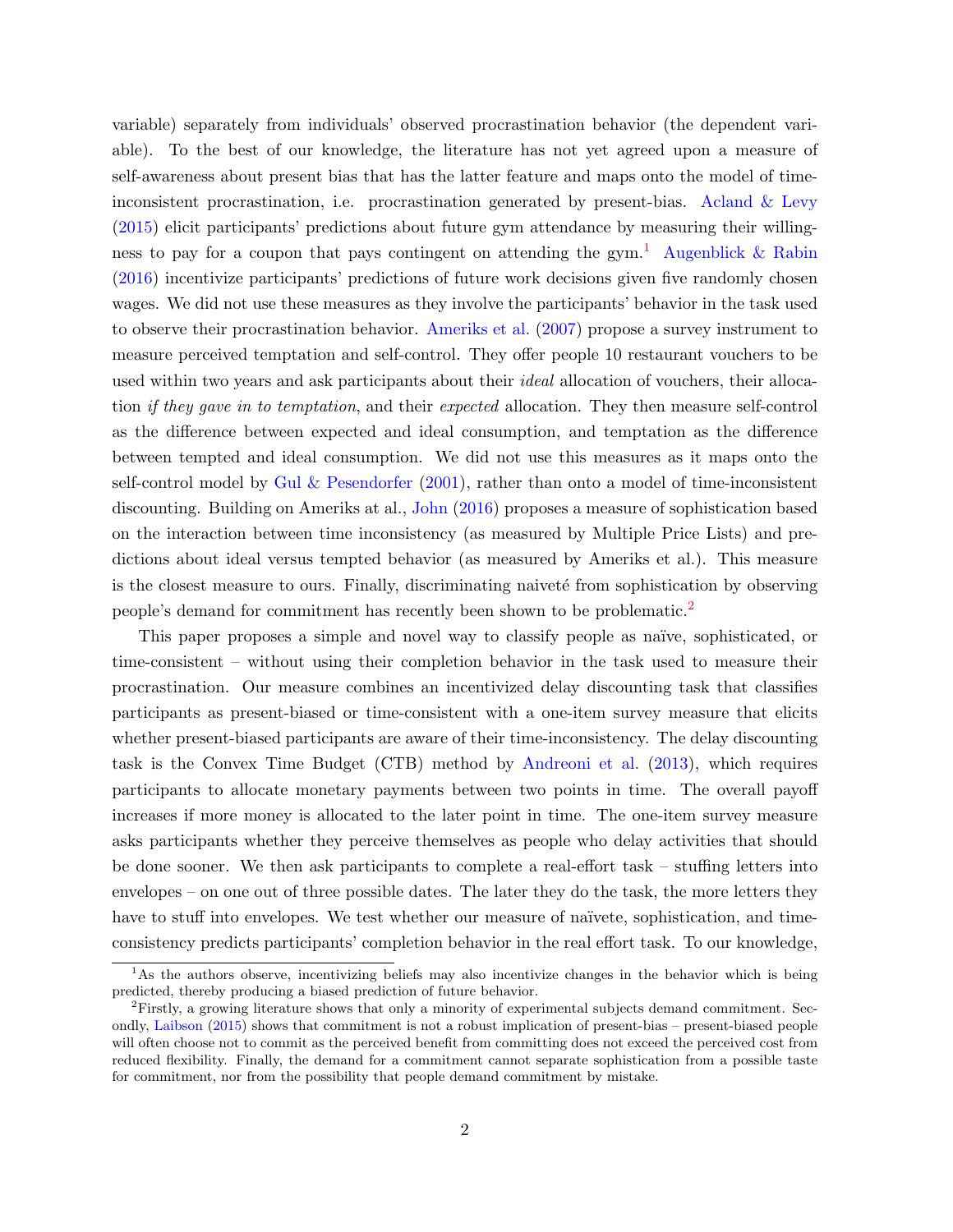ours is the first test of ODR's procrastination model.

We find that naïve participants complete the task significantly *earlier* than sophisticated participants. This is surprising, as ODR's model predicts the opposite. Our data suggest that this result may be explained by a procrastination habit. In particular, participants who are aware of their tendency to procrastinate report having procrastinated in the past significantly more than participants who are not aware of it. This suggests that sophisticated individuals may procrastinate the real-effort task more than na¨ıve ones because they have developed a stronger procrastination habit. In fact, a procrastination habit would have two effects: it would increase the individuals' awareness of their tendency to procrastinate and make them more likely to procrastinate again – so that sophisticates would procrastinate more than naifs.

The remainder of the paper is structured as follows. Section [2](#page-4-0) reviews and expands ODR's theoretical model. Section [3](#page-6-0) describes the study's design. Section [4](#page-8-0) describes the data and the methodology, and presents the results. Section [5](#page-14-0) presents some robustness checks. Section [6](#page-16-0) discusses habit formation as a potential explanation for our results. Section [7](#page-17-2) concludes.

# 2. THE MODEL

<span id="page-4-0"></span>In this section, we introduce the model of time-inconsistent procrastination by ODR. Suppose that a person must perform an onerous task by a final period  $T < \infty$ . The reward schedule and cost schedule are respectively denoted by  $\mathbf{v} \equiv (v_1, v_2, ..., v_T)$  and  $\mathbf{c} \equiv (c_1, c_2, ..., c_T)$ , where  $v_t \geq 0$ and  $c_t \geq 0$  for  $t \in \{1, 2, ..., T\}$ . In each period  $t < T$ , the person decides either to perform the task or to wait. If she does it, she incurs an immediate cost,  $c_t$ , and makes no further decision. The reward will be obtained in the future. If she waits, she will face the same decision in the following period. If she waits until the final period, she must perform the task then.<sup>[3](#page-2-0)</sup> Below, we will relax the latter assumption to make the model more suited for experimental implementation. Letting  $\beta \in [0,1]$  denote the present bias factor and  $\tau$  the period in which the agent performs the task, the agent's intertemporal utility in period  $t \leq \tau$  is<sup>[4](#page-2-0)</sup>

$$
U^{t}(\tau) \equiv \begin{cases} \beta v_{\tau} - c_{\tau}, & \text{if } \tau = t; \\ \beta v_{\tau} - \beta c_{\tau}, & \text{if } \tau > t. \end{cases}
$$
 (1)

A person with  $\beta = 1$  is defined as "time-consistent", whereas a person with  $\beta < 1$  is presentbiased and can be classified as either "sophisticated" or "naïve", depending on whether she is able to predict her future time preferences (and thus behavior). A sophisticated individual, like a time-consistent one, has correct perceptions about her future time preferences: she can predict when her future selves would perform the task, if she does not perform it today. In contrast, a

 $3$ [Cerrone](#page-18-6) [\(2016\)](#page-18-6) extends this individual model of procrastination to a strategic setting where the task feels less onerous if performed when someone else does.

<sup>&</sup>lt;sup>4</sup>Without loss of generality, it is assumed that the exponential discount factor,  $\delta$ , equals 1.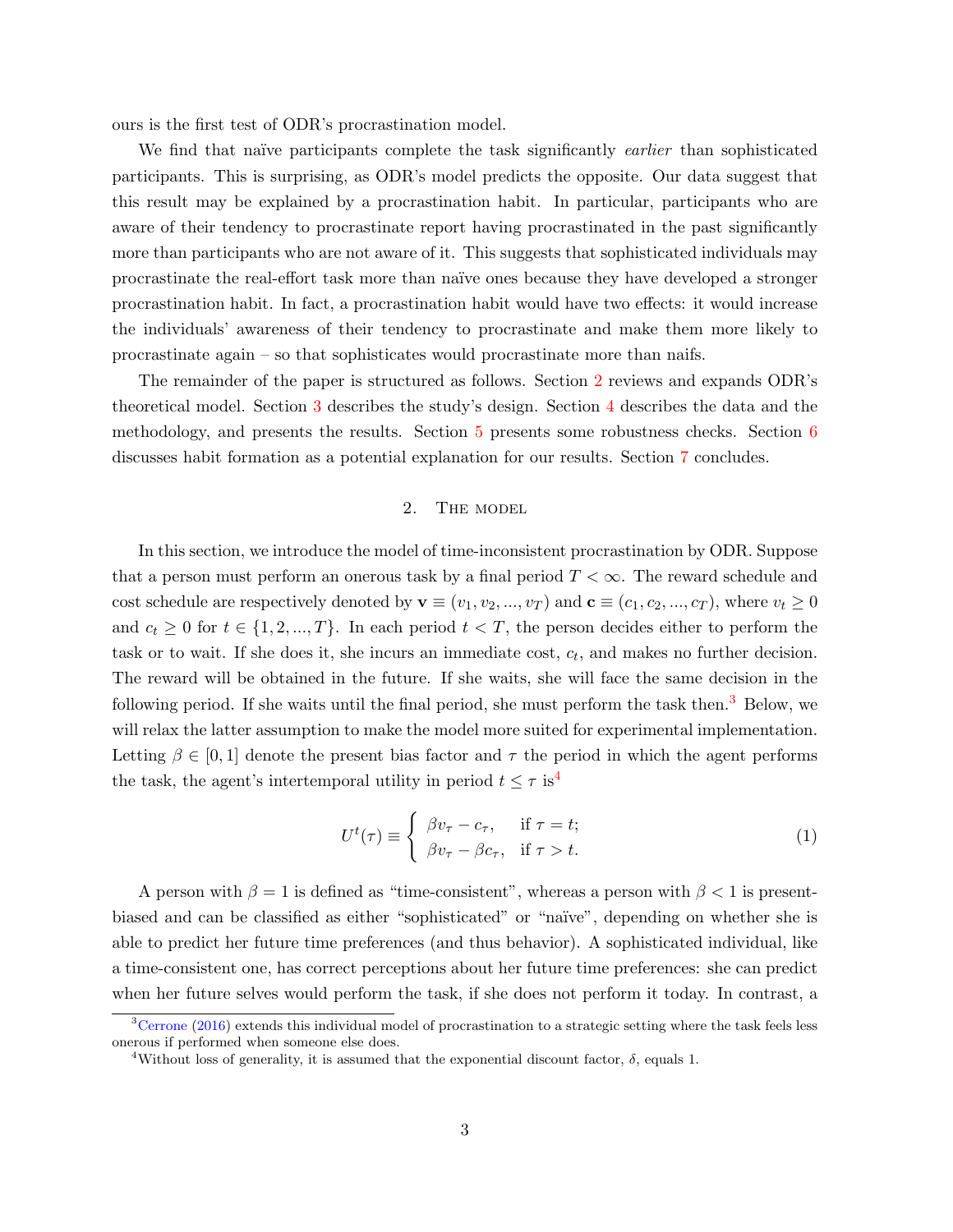naïve individual has incorrect perceptions: she mistakenly believes that if she does not perform the task today, she will behave like a time-consistent individual in the future.

A person's strategy is denoted by  $\mathbf{s} \equiv (s_1, s_2, ..., s_T)$ , where  $s_t \in \{Y, N\}$  specifies for period  $t < T$  whether or not to perform the task in t, given that it has not been performed yet (Y stands for yes and N stands for no). The strategy s specifies performing it in period t if  $s_t = Y$ , and waiting if  $s_t = N$ . In addition to specifying when the individual will actually perform the task, a strategy also specifies what she "would" perform in periods after she has already performed it. As the task must be performed in the final period, if it has not been performed yet, it is required that  $s_T = Y$ .

ODR's solution concept, "perception-perfect strategy", requires that an individual chooses optimally given her current preferences and her perceptions of her future behavior.

**Definition 1.** [ODR] A perception-perfect strategy for *time-consistent* and *naïve* individuals is a strategy  $\mathbf{s}^j \equiv (s_1^j)$  $\frac{j}{1},s_2^j$  $j_2, ..., s_1^j$  $\frac{f}{T}$ ) that satisfies for all  $t < T$   $s_t^j = Y$  if and only if  $U^t(t) \ge U^t(\tau)$ for all  $\tau > t$  and  $j \in \{tc, n\}.$ 

**Definition 2.** [ODR] A perception-perfect strategy for *sophisticated* individuals is a strategy  $\mathbf{s}^s \equiv (s_1^s, s_2^s, ..., s_T^s)$  that satisfies for all  $t < T$   $s_t^s = Y$  if and only if  $U^t(t) \ge U^t(\tau')$ , where  $\tau' \equiv \min_{\tau > t} {\{\tau | s_{\tau} = 1\}}.$ 

A perception-perfect strategy maps onto the timing of completion, i.e., for  $j = \{tc, n, s\}$  $\tau_j \equiv \min_t \{t | s_t^j = Y\}.$  ODR show that naïve individuals will perform an onerous task later than sophisticated and than time-consistent ones.<sup>[5](#page-2-0)</sup>

<span id="page-5-1"></span>**Proposition 1.** [ODR] (i)  $\tau_{tc} \leq \tau_n$ . (ii)  $\tau_s \leq \tau_n$ .

We will now relax one of the assumptions of the model – we will allow for the possibility that the task is never performed. Allowing for the latter is realistic, as most onerous tasks can be left undone. For example, smokers might never get themselves to quit smoking, overweight people might never start a diet or join the gym, and students might fail to hand in an assignment. Moreover, once this assumption is removed, the model lends itself more naturally to the implementation, as no ethical experimental study can force participants to perform a task. Their participation in the study will always ultimately be their own choice, and they can retain the right to drop out at any point. Proposition [2](#page-5-0) states that Proposition [1](#page-5-1) holds also when the task can be left undone.

<span id="page-5-0"></span>**Proposition 2.** Suppose that  $s_T \in \{Y, N\}$ . Then Proposition [1](#page-5-1) still holds.

<sup>5</sup>The comparison between time-consistent and sophisticated individuals does not allow for a general result. Due to her perfect foresight, a sophisticate might decide to do the task even earlier than she would want to, so as to avoid doing it later than she would want to. The sophistication effect can outweigh the present bias effect, so that a sophisticate may perform the task earlier than she would if she was not present-biased.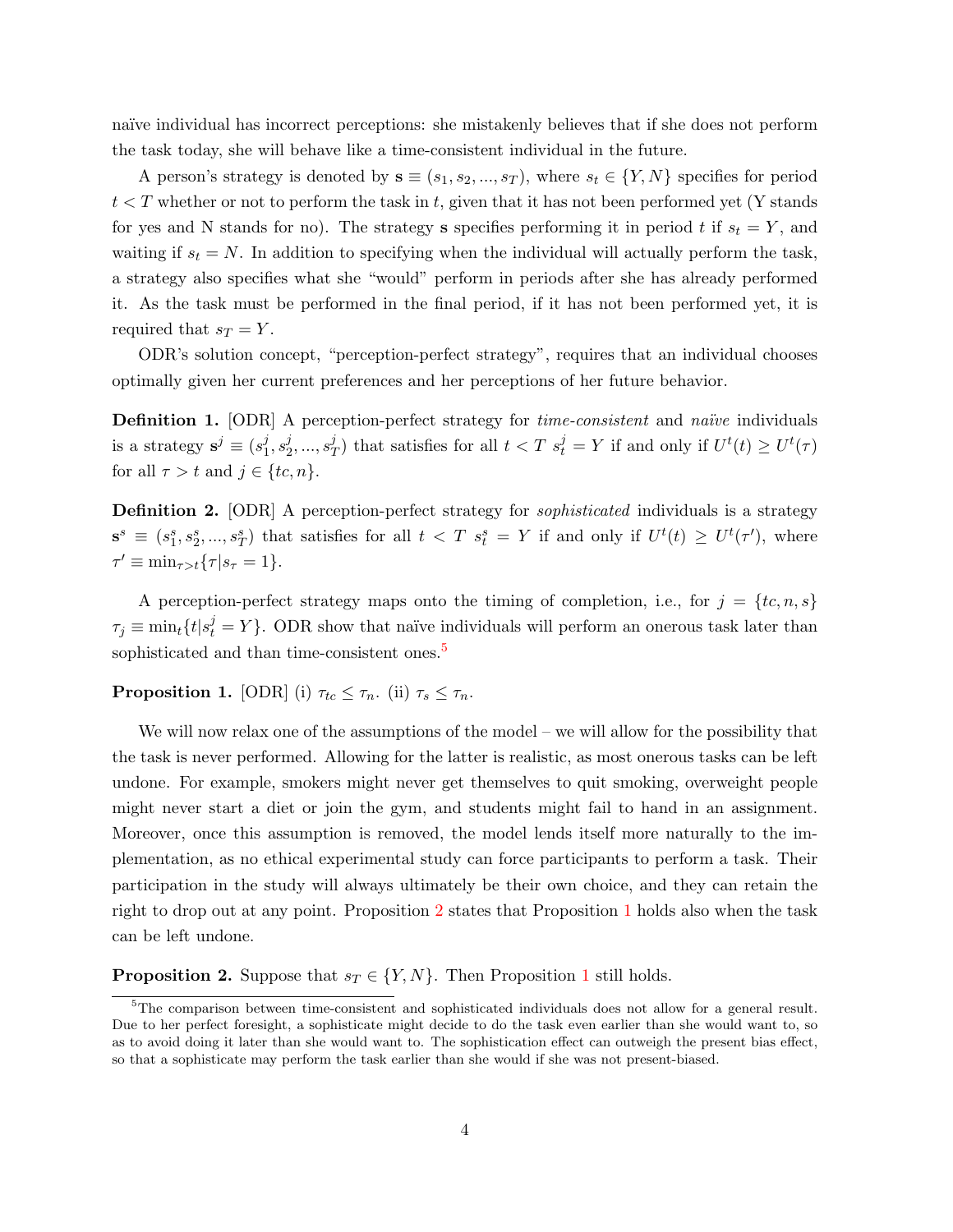Proof: See Appendix [A.](#page-19-0)

A sophisticated individual procrastinates less than a naif with the same preferences because she can correctly foresee her future tendency to procrastinate. Her perfect foresight prevents her from underestimating the cost of procrastinating now, thereby mitigating her tendency to delay. The hypothesis that we will test follows straight from Proposition [2.](#page-5-0)

Hypothesis. Suppose that a real-effort task can be performed on one out of three possible dates or never. The later the task is performed, the more effort it takes. The reward for completion is delayed and fixed. Then naïve participants will perform the task weakly later than sophisticated and time-consistent participants.

# 3. Design

<span id="page-6-0"></span>All the sessions were run on Tuesdays in the experimental laboratory at the Economics Department of Royal Holloway University. The study was first conducted in February 2015, and then repeated in November 2015 to increase sample size. None of these months are directly affected by exams, as the main exam period at Royal Holloway is May/June. The participants were students and there were no restrictions imposed regarding their field of study or demographic characteristics. The software used was z-Tree [\(Fishbacher](#page-18-7) [2007\)](#page-18-7). The timeline is illustrated by the following figure.



#### 3.1. Invitation and initial survey

In the invitation, potential participants were told that they would have to be available on three consecutive Tuesdays at 6 pm in order to be eligible to participate in the study – although they would have been required to show up only on one of these three dates. This restriction and the fact that students do not have lectures or seminars after 6 pm ensured that each of the three dates was a feasible option for them. Using the same day of the week ensured that participants valued the three dates equally. We are not aware of any special events that took place on the relevant Tuesdays and that could have prevented participants from performing the task.

On the first day of the study, participants were invited to the lab to complete a brief initial survey (see Appendix [B\)](#page-19-1), at the end of which each of them was paid  $\pounds 2$  cash. First, we asked them four questions – one generic and three domain-specific – about whether they thought they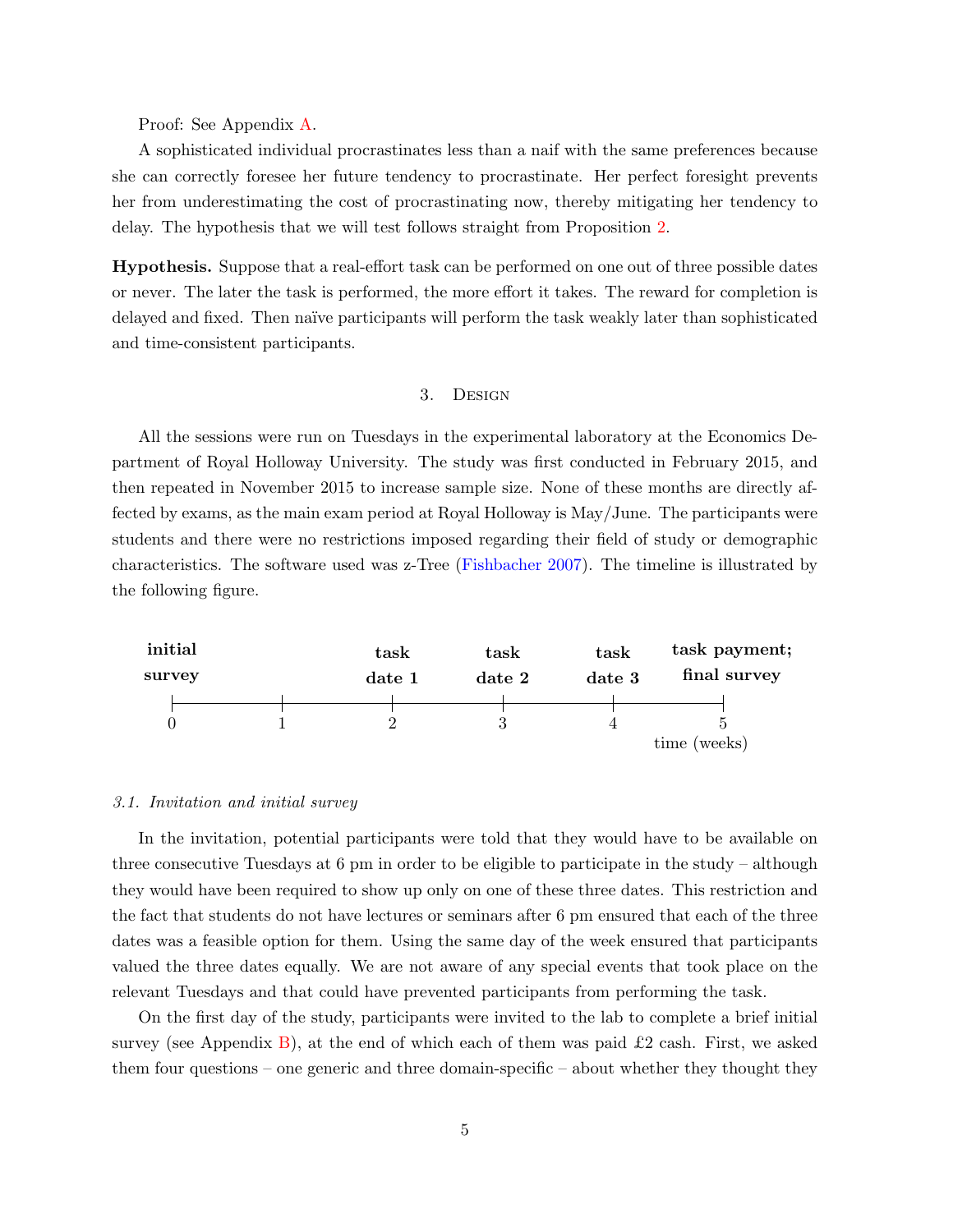would delay activities that should have been done earlier. We used the general-domain question to distinguish na¨ıve and sophisticated individuals, as described in subsection [3.4.](#page-8-1) We then asked them four questions – again, one generic and three domain-specific – about their procrastination experiences in the past four months (see Section  $6$ ). In between these two sets of questions, we asked participants about their demographic characteristics. Both the general and the domainspecific questions allowed for a binary answer (yes/no), as ODR's model – and thus this study – only considers the extreme cases of full sophistication and full naiveté.<sup>[6](#page-2-0)</sup> As a robustness check, Section [5](#page-14-0) identifies naifs and sophisticates by using the domain-specific questions.

The initial survey also included instructions for the rest of the study. We informed participants that they had to complete a real-effort task on one out of the three consecutive Tuesdays at 6 pm, and that the task would become increasingly onerous over the three possible dates, as described in subsection [3.2.](#page-7-0) We also told them that they would receive £8 for completing the task, exactly one week after the last possible date to perform the task, independently of when they performed the task. At the end, we asked when they thought they would complete the task, with no obligation to actually adhere to the reported date.

#### <span id="page-7-0"></span>3.2. Real-effort task

The real-effort task consisted of filling letters into envelopes [\(Falk & Ichino](#page-18-8) [2006\)](#page-18-8). Participants performing the task on the first Tuesday were required to put 20 letters into envelopes, which took about 10 minutes. Participants doing the task on the second Tuesday were required to put 35 letters into envelopes, which took about 17-18 minutes. Participants choosing the last Tuesday were asked to put 60 letters into envelopes, which took about 30 minutes. While Falk & Ichino were interested in assessing productivity, i.e., the number of letters stuffed into envelopes, we were interested in whether and when the task was performed. Therefore, the participants were required to stuff all letters into envelopes in as much time as they needed.<sup>[7](#page-2-0)</sup> As the letters were real invitations to referee papers for an upcoming economics conference, it is reasonable to expect that the participants thought that the stuffed letters would have been used by the Economics Department.

## 3.3. Final survey

On the last day of the study, participants came to the experimental lab to collect their payment for performing the task and complete a final survey, which gave them the possibility to earn additional money. The final survey aimed to measure participants' time-preferences – their

<sup>&</sup>lt;sup>6</sup>An alternative option would have been to use a 5-point scale. We have decided against it because translating a 5-point measure into a binary one would have required an arbitrary decision on which values of the scale correspond to a "yes", and which to a "no".

<sup>7</sup>The envelope task was chosen because it does not involve the use of a computer and hence could take place in a lecture theater, thus avoiding possible space constraints in the experimental lab.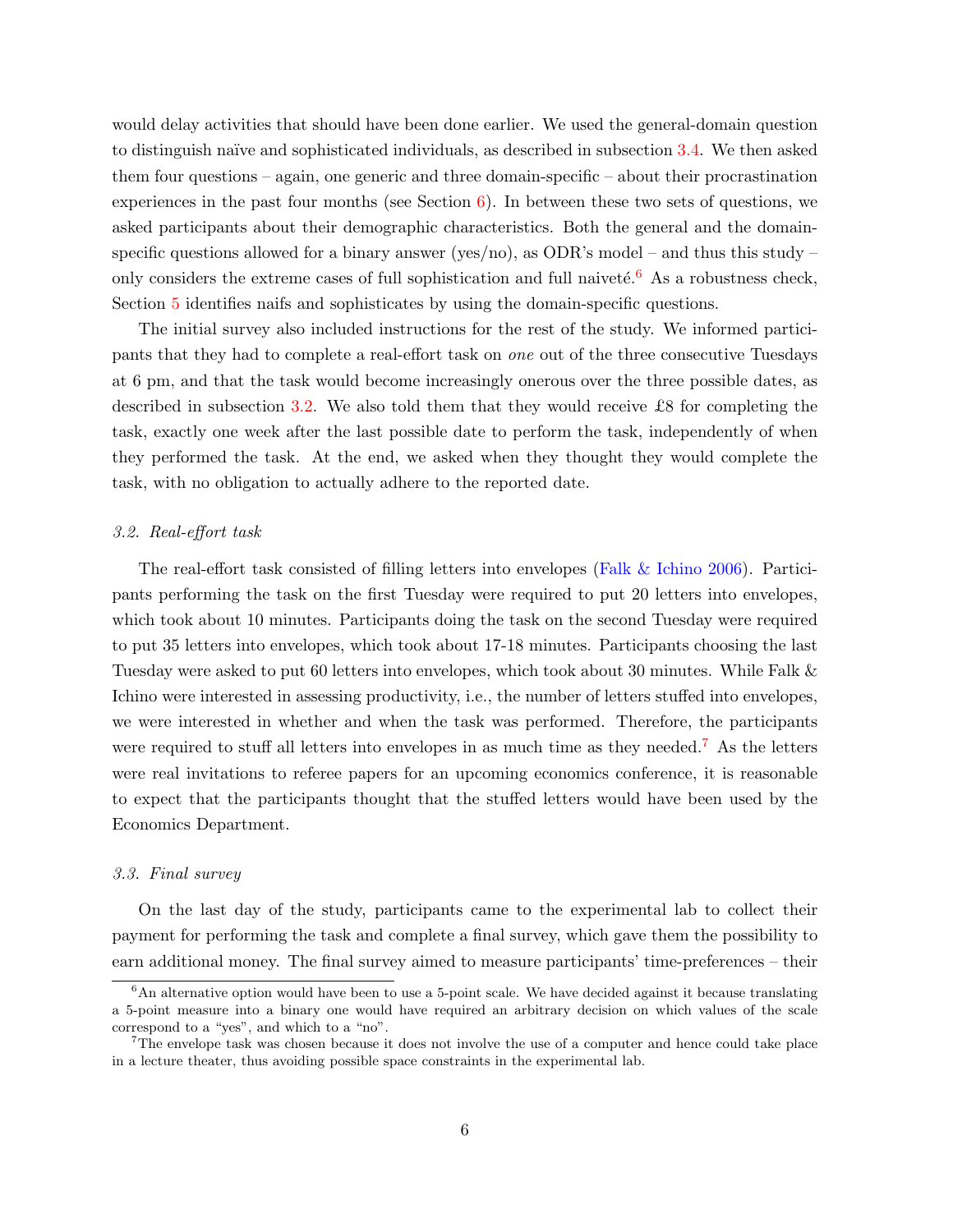present-bias factor  $\beta$  and discount factor  $\delta$  – using the Convex Time Budget (CTB) by [Andreoni](#page-18-4) [et al.](#page-18-4) [\(2013\)](#page-18-4). This method requires subjects to allocate monetary payments to two points in time. The more money is allocated to the later point in time, the higher is the overall payment. Unlike in the Multiple Price List method, where the monetary payments must be fully allocated to either the earlier or the later point in time, the CTB method allows for interior choices in addition to corner solutions, and thus for convex budgets. It is then not necessary to assume linear utility when estimating discount rates from the observed allocations.

The survey included instructions, an example, and the actual 24 decisions from Andreoni et al. (2013), where the amounts were converted from dollars to pounds. Once the survey was complete, one third of the participants was randomly selected and received the payments associated with one randomly selected decision out of the 24 decisions they made.<sup>[8](#page-2-0)</sup> As by completing this survey participants could earn additional money – and potentially *more* money than by completing the real-effort task – we ran this survey at the end of the study so as not to alter the participants' incentives to perform the real-effort task. This, however, reduced our sample, as not all the participants took the final survey.

### <span id="page-8-1"></span>3.4. The classification into types

In order to classify participants into time-consistent, sophisticated, and naïve types, we combined their present-bias factor  $\beta$ , as elicited by the CTB method, and their answer about their perceived procrastination. More specifically, participants were classified as "present-biased" if β was below 0.95, as "time-consistent" if β was between 0.95 and 1.05, and as "future-biased" if  $\beta$  was above 1.05. Present-biased participants were then further classified as "sophisticated" if they answered the general question about perceived procrastination in the affirmative, and as "naïve" otherwise. The question was phrased as "Are you a person who delays things that should be done in a timely manner?". We further discuss this measure and possible alternatives in Section [5](#page-14-0) and in Appendix [C.](#page-20-0) Future-bias is a time-inconsistent preference towards the future. While ODR's model does not account for this category, evidence shows that a substantial fraction of individuals hold future-biased preferences. Note that in a setting with increasing costs like ours, theory predicts that time-consistent and future-biased individuals will behave in the same way and that the awareness of the future-bias will not affect behavior.

#### 4. Results

#### <span id="page-8-2"></span><span id="page-8-0"></span>4.1. Descriptive results

The original sample consists of 162 students from Royal Holloway University. As our classification into types uses the participants' present bias factors and some participants did not com-

<sup>&</sup>lt;sup>8</sup>At the end of the study, after completing the CTB survey, these participants were asked whether they preferred cash payments or bank transfers.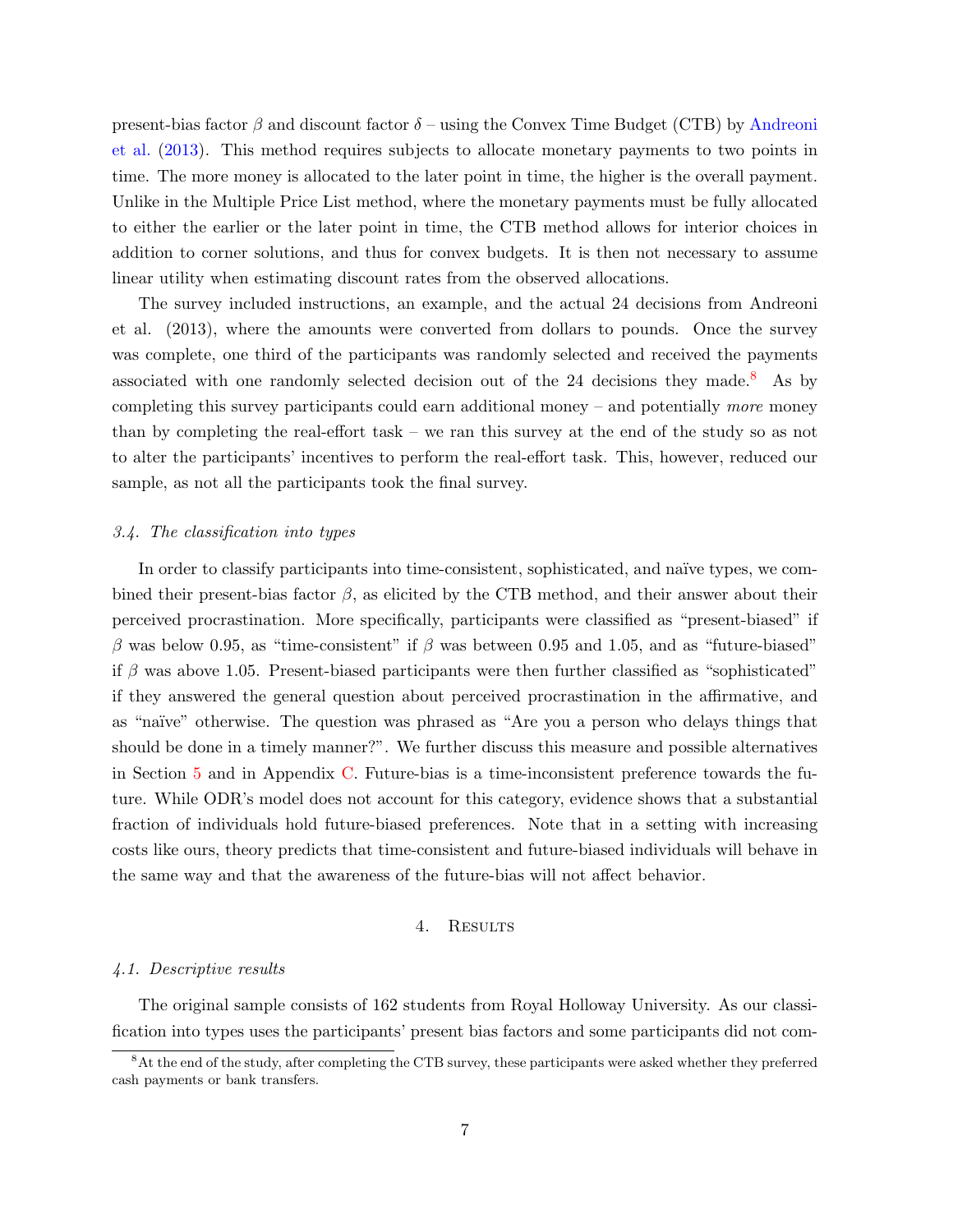plete the time preferences survey, or did not provide usable time preferences data, the remaining sample consisted of 125 individuals.<sup>[9](#page-2-0)</sup> 9 of these individuals did not complete the real-effort task, but nonetheless completed the final survey. Table [1](#page-10-0) presents the descriptive statistics – overall and broken down by type. The mean completion of naïve individuals is lower than that of sophisticated and time-consistent individuals. The t-test shows that the difference between the completion of naïve and sophisticated individuals is significant, whereas the difference between naïve and time-consistent individuals is not. Table  $1$  also shows that  $39.2\%$  of the participants (i.e., 49 individuals) are present-biased,  $19.2\%$  (24 individuals) are time-consistent and  $41.6\%$ (52 individuals) are future-biased. Among the present-biased individuals, 31 are sophisticated and 18 are naïve. The distribution of participants across types is comparable to those in previous studies.<sup>[10](#page-2-0)</sup> In the last row, called "Completion  $(1-4)$ ", not performing the task is interpreted as performing it on a fictitious fourth period. Hence this row includes the 9 individuals who did not perform the real-effort task, but nevertheless completed the final survey. This interpretation does not change the mean completion date of naïve individuals, as all of them completed the task (between 7 and 10 percent of each of the other types did not).

Figure [1](#page-11-0) shows the percentage of each type performing the task on the first date, second date, third date, or never: naifs perform the task earlier than sophisticates. The numbers in brackets in the legend indicate the number of participants for each type. The Z-test for differences in proportions shows that the fraction of naifs who performed the task on the first date versus later or never is significantly larger than the respective fraction of sophisticates  $(p < 0.05)$ , time-consistent agents  $(p < 0.1)$  and future-biased agents  $(p < 0.1)$ . Moreover, the two-sided Mann-Whitney U-test and the Kruskal Wallis test show that naifs' completion behavior is significantly different from sophisticates' completion behavior  $(p = 0.02)$ , whereas the difference between naifs and time-consistent individuals is not significant. The difference in completion behavior between naifs and sophisticates is significant even when we exclude people who did not do the task  $(p = 0.08)$ .

Finally, it can also be observed that, compared to sophisticates, naifs plan to do the task earlier (Mann-Whitney U-test and Kruskal Wallis test:  $p = 0.03$ ), are less likely to have procrastinated in the past (Mann-Whitney U-test and Kruskal Wallis test:  $p = 0.0004$ ) and have a higher present-bias factor  $\beta$  (Mann-Whitney U-test and Kruskal Wallis test:  $p = 0.09$ ). This will be further discussed in Section  $6.<sup>11</sup>$  $6.<sup>11</sup>$  $6.<sup>11</sup>$  $6.<sup>11</sup>$ 

<sup>9</sup> 65% of the individuals who did not complete the time preferences survey did not perform the task either.

<sup>&</sup>lt;sup>10</sup>Using the MPL method, [Ashraf et al.](#page-18-9) [\(2006\)](#page-18-9) and [Meier & Sprenger](#page-18-10) [\(2010\)](#page-18-10) find around 30-35 percent of subjects to be present-biased and a smaller percentage to be future-biased. Like us, [John](#page-18-3) [\(2016\)](#page-18-3) finds the fractions of future-biased and present-biased to be close to each other – although smaller than ours. Using the CTB method in a field experiment, Giné et al. [\(2017\)](#page-18-11) find about the same amount of future-bias and present-bias.

<sup>&</sup>lt;sup>11</sup>In line with theory's prediction, the completion behavior of time-consistent and future-biased individuals is not significantly different – in fact, it is almost identical.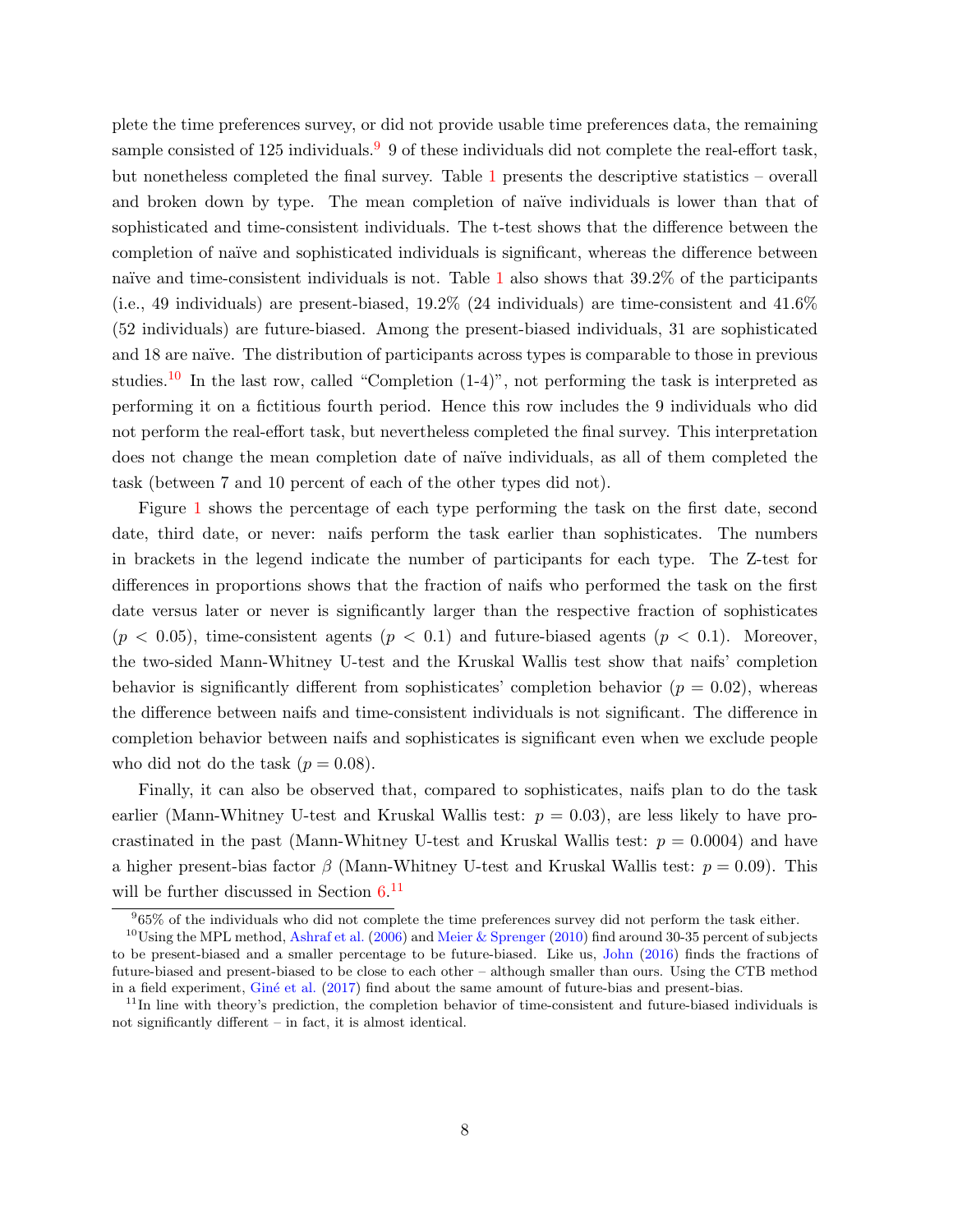<span id="page-10-0"></span>

|                      | PB Naïve |           | PB Soph |           | TC    |           | <b>FB</b> |           | All     |           |
|----------------------|----------|-----------|---------|-----------|-------|-----------|-----------|-----------|---------|-----------|
|                      | Mean     | <b>SD</b> | Mean    | <b>SD</b> | Mean  | <b>SD</b> | Mean      | <b>SD</b> | Mean    | <b>SD</b> |
| Female               | 0.78     | 0.43      | 0.58    | 0.50      | 0.71  | 0.46      | 0.73      | 0.45      | 0.70    | 0.46      |
| Mother's education   | 2.39     | 0.61      | 2.29    | 0.53      | 2.17  | 0.82      | 2.54      | 0.50      | 2.39    | 0.61      |
| Age                  | 20.44    | 1.34      | 20.90   | 2.56      | 21.50 | 2.45      | 20.85     | 1.89      | 20.93   | 2.13      |
| Father's education   | 2.50     | 0.71      | 2.45    | 0.62      | 2.17  | 0.82      | 2.40      | 0.60      | 2.39    | 0.70      |
| Exp. date $(1-3)^*$  | 1.39     | 0.70      | 1.89    | 0.88      | 1.46  | 0.60      | 1.46      | 0.77      | 1.55    | 0.77      |
| Exp. date            | 1.39     | 0.70      | 1.90    | 0.87      | 1.46  | 0.59      | 1.46      | 0.78      | 1.56    | 0.78      |
| Past Procrastination | 0.56     | 0.51      | 0.97    | 0.18      | 0.71  | 0.46      | 0.67      | 0.47      | 0.74    | 0.44      |
| β                    | 0.75     | 0.22      | 0.65    | 0.27      | 1.00  | 0.03      | 1.35      | 0.37      | 1.02    | 0.41      |
| δ                    | 0.99     | 0.03      | 1.01    | 0.02      | 1.00  | 0.01      | 1.02      | 0.03      | 1.01    | 0.03      |
| Completion $(1-3)^*$ | 1.44     | 0.78      | 1.86    | 0.85      | 1.59  | 0.73      | 1.65      | 0.84      | 1.66    | 0.81      |
| Completion $(1-4)$   | 1.44     | 0.78      | 2.07    | 1.03      | 1.79  | 0.98      | 1.83      | 1.02      | 1.82    | 0.99      |
| Observations         | 18/18    |           | 31/28   |           | 24/22 |           | 52/48     |           | 125/116 |           |

Table 1: Summary Statistics by type

 $PB =$  Present-biased,  $Soph =$  Sophisticated,  $TC =$  Time-consistent,  $FB =$  Future-biased.

∗ s indicate that the rows are based on the sample of 116 participants who completed the real-effort task.

# 4.2. OLS and probit

As O'Donoghue & Rabin's results hold all other things being equal, we also present a "finer" analysis that allows controls for the participants' characteristics. First, we run probit and OLS regressions, as described

$$
\mathbf{Y}_i = b_0 + b_1 Type_i + b_2 \delta + \mathbf{b} \mathbf{X}_i + \epsilon_i,
$$
\n(2)

where the vector Y indicates the respective outcome variable ("Delay", "Completion  $(1-3)$ ", or "Completion  $(1-4)$ ") of individual i, and the categorical variable  $Type_i$  indicates whether individual  $i$  is time-consistent, sophisticated, naïve, or future-biased. In all the regressions, we set naifs as the baseline category. The variable  $\delta$  is the exponential discount factor elicited by the CTB. We do not include the present-bias factor  $\beta$  as it is used in Type. The vector **X** denotes the control variables gender, age, and mother's and father's education. ODR's model predicts that  $b_1$  is significantly negative for sophisticated and time-consistent participants (compared to naïve ones) in all three regressions.

Table [2](#page-12-0) summarizes the results of our first three regression models. Column (1) presents the results of a probit regression; the dependent variable takes value 1 in case of completion later than on the first date, and 0 otherwise. Compared to naifs, sophisticated and future-biased individuals are more likely to delay the task. The predicted probabilities for delaying the task are as follows: time-consistent 46.11%, sophisticated 61.88%, naïve  $24.82\%$ , and future-biased 48.65% (see Figure [2,](#page-13-0) Panel A). Column (2) presents the results of an OLS model regressing the date at which the task is completed on the types. It shows that sophisticated participants completed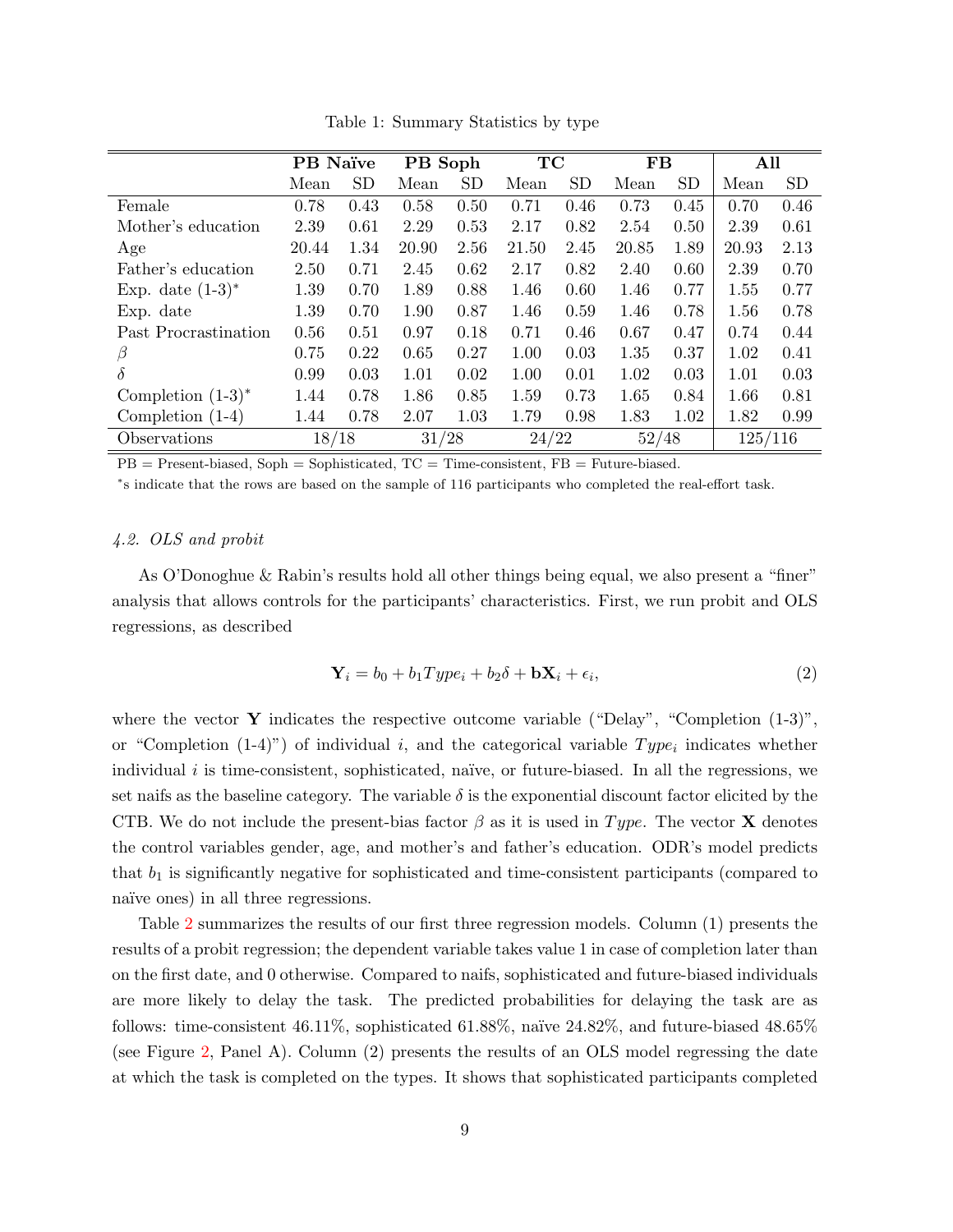Figure 1: Completion by type

<span id="page-11-0"></span>

the task significantly later than naïve participants. The predicted times for completing the tasks are as follows: time-consistent 1.57, sophisticated 1.91, naïve 1.38, and future-biased 1.65 (see Figure [2,](#page-13-0) Panel B). In column (3), we treat the 9 participants who did not complete the task as participants who did it on a fictitious fourth date later than the third date. Column (3) presents the results of an OLS model regressing the completion variable ranging from 1 to 4 on the time preference types. It shows that sophisticated and future-biased participants completed the task significantly later than naïve participants (or never). The predicted times for completing the tasks are as follows: time-consistent 1.72, sophisticated 2.09, naïve 1.37, and future-biased 1.88 (see Figure [2,](#page-13-0) Panel C).

In all the regressions, the discount factor  $\delta$  is not significant. However, its sign is always negative, suggesting that impatient individuals (i.e. individuals with a low  $\delta$ ) complete the task later than patient ones. Table [2](#page-12-0) shows that females complete the task later than males and that mother's education increases the probability of completing the task early. As the demographics coefficients and significance levels are almost the same in all of the following regressions, we will not report them.

#### 4.3. Ordered probit

To refine our analysis and isolate the impact of na¨ıvete on each of the possible completion dates, we use an ordered probit model. This model estimates the average marginal effects of being sophisticated, time-consistent and future-biased versus na¨ıve, on the probability of performing the task on each date. The basic model is given by:

$$
\tau_i^* = b_1 \text{Soph}_i + b_2 \text{TC}_i + b_3 \text{FB}_i + \mathbf{bX}_i + \epsilon_i,\tag{3}
$$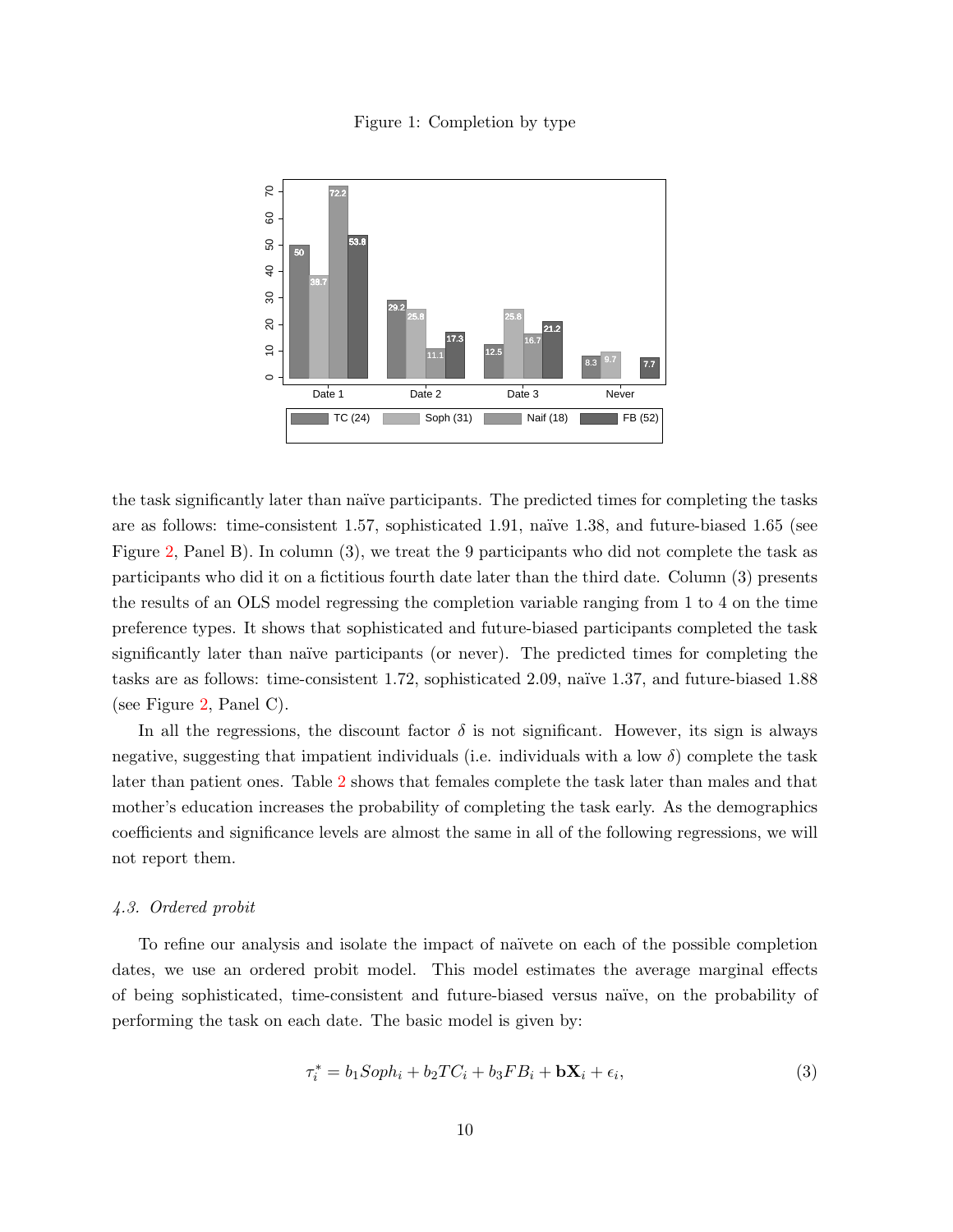<span id="page-12-0"></span>

|                                | (1)       | $\left( 2\right)$        | (3)                |  |  |  |  |
|--------------------------------|-----------|--------------------------|--------------------|--|--|--|--|
| Variables                      | Delay     | Completion $(1-3)$       | Completion $(1-4)$ |  |  |  |  |
|                                |           |                          |                    |  |  |  |  |
| Types with base category Naïve |           |                          |                    |  |  |  |  |
| Time consistent                | 0.622     | 0.182                    | 0.344              |  |  |  |  |
|                                | (0.429)   | (0.257)                  | (0.311)            |  |  |  |  |
| Sophisticated                  | $1.050**$ | $0.521**$                | $0.716**$          |  |  |  |  |
|                                | (0.411)   | (0.246)                  | (0.295)            |  |  |  |  |
| Future-biased                  | $0.690*$  | 0.266                    | $0.504*$           |  |  |  |  |
|                                | (0.389)   | (0.233)                  | (0.281)            |  |  |  |  |
| $\delta$ (Standardized)        | $-0.0857$ | $-0.0384$                | $-0.0758$          |  |  |  |  |
|                                | (0.125)   | (0.0787)                 | (0.0939)           |  |  |  |  |
| Female                         | $0.633**$ | $0.508***$               | $0.448**$          |  |  |  |  |
|                                | (0.270)   | (0.169)                  | (0.196)            |  |  |  |  |
| Age                            | 0.0202    | 0.00738                  | 0.0249             |  |  |  |  |
|                                | (0.0591)  | (0.0351)                 | (0.0425)           |  |  |  |  |
| Mother's education             | $-0.379*$ | $-0.128$                 | $-0.223$           |  |  |  |  |
|                                | (0.213)   | (0.136)                  | (0.157)            |  |  |  |  |
| Father's education             | 0.0902    | 0.000836                 | 0.0753             |  |  |  |  |
|                                | (0.188)   | (0.120)                  | (0.141)            |  |  |  |  |
| Constant                       | $-0.903$  | 1.181                    | 0.891              |  |  |  |  |
|                                | (1.377)   | (0.823)                  | (0.997)            |  |  |  |  |
|                                |           |                          |                    |  |  |  |  |
| Observations                   | 125       | 116                      | 125                |  |  |  |  |
| $\sim$ $\sim$ $\sim$ $\sim$    |           | ا مله مله<br>$0.01 - 44$ | 0.05 <sub>0</sub>  |  |  |  |  |

Table 2: Completion behavior by type (probit and OLS)

Standard errors in parentheses. \*\*\* p<0.01, \*\* p<0.05, \* p<0.1 Column 1: probit. Columns 2-3: OLS.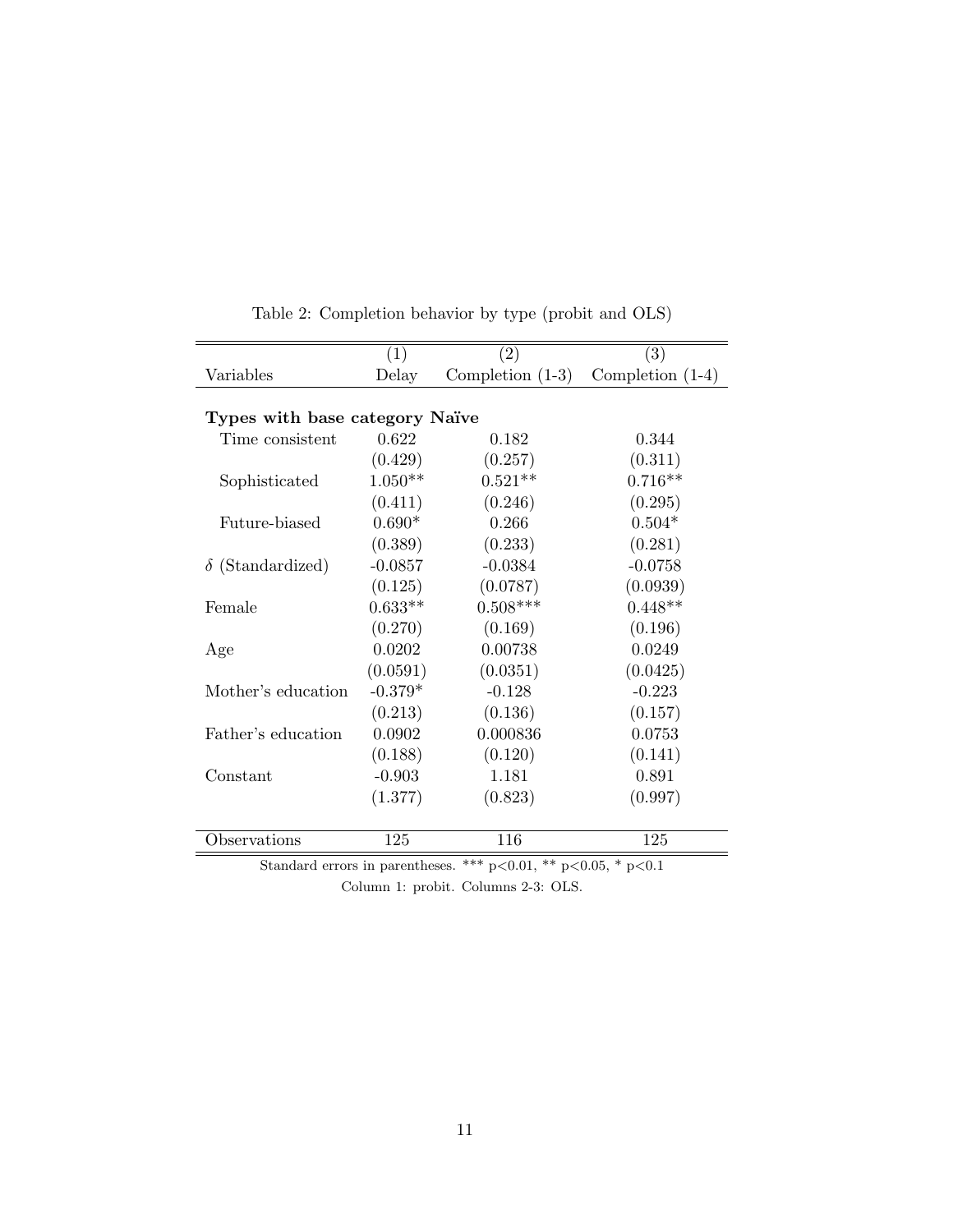

<span id="page-13-0"></span>Figure 2: Predicted margins for completion behavior by type (probit and OLS)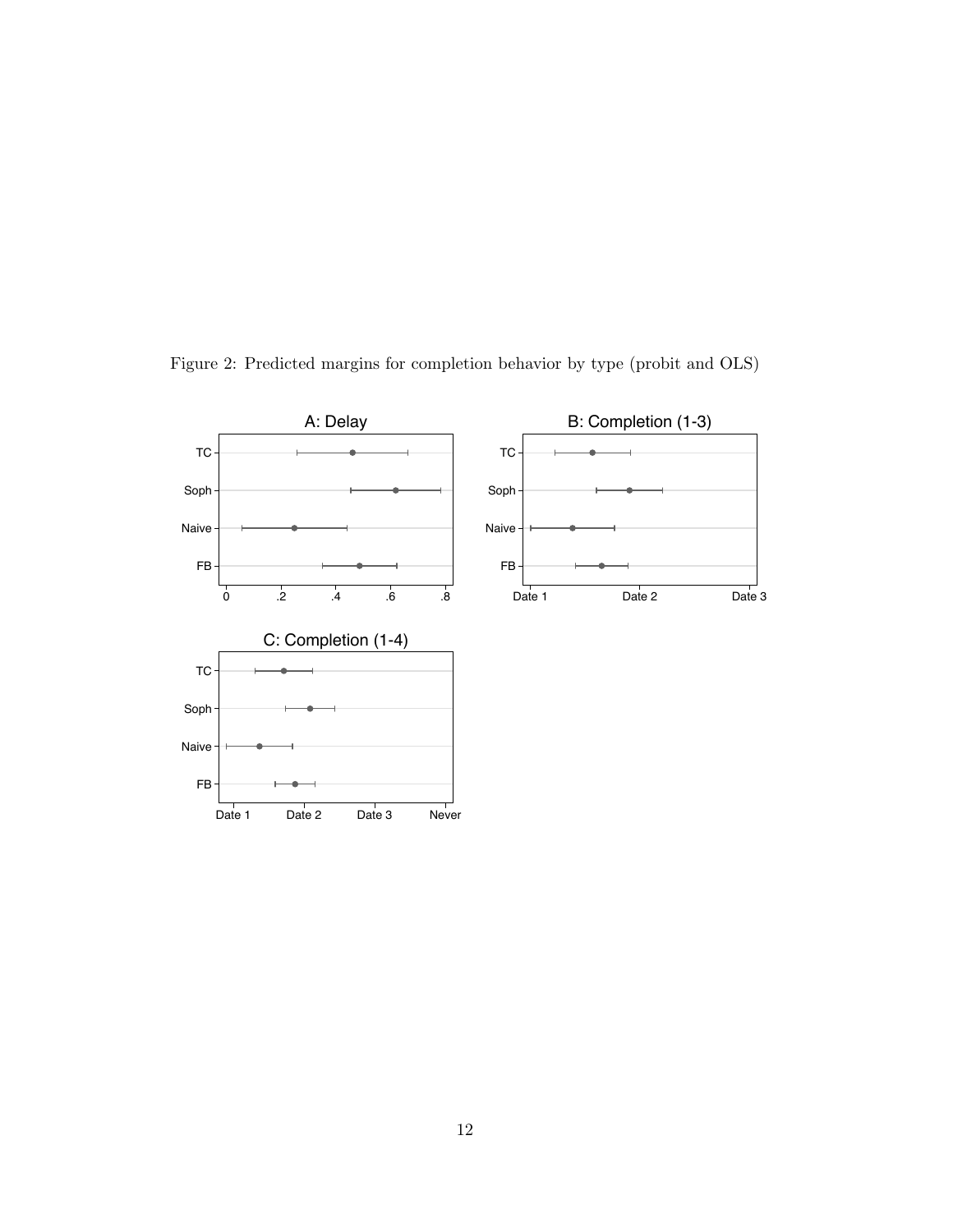where  $\tau_i^*$  denotes the latent completion variable for individual i,  $X_i$  includes a set of controls,  $Soph_i$  is a dummy variable that equals 1 if the individual is classified as sophisticated, and 0 otherwise,  $TC_i$  is a dummy variable that equals 1 if the individual is classified as time-consistent, and 0 otherwise,  $FB_i$  is a dummy variable that equals 1 if the individual is classified as futurebiased, and 0 otherwise, and  $\epsilon_i$  is the error term. The observed variable  $\tau_i$  can take values 1, 2, 3 or 4.

Table [3](#page-14-1) shows the average marginal effects of being sophisticated, time consistent and future biased versus being na¨ıve, on the probability of completing the task on each of the possible dates (or not at all). All the specifications include controls for the demographic characteristics and for the estimated discount factor  $\delta$ . Column (1) treats those who did not complete the task as participants who completed it on a fictitious fourth date later than the third one, hence the dependent variable can take 4 possible values. Column (2) excludes those who did not perform the task and restricts the dependant variable to the three possible dates. We find that sophisticates are significantly less likely than naifs to perform the task on the first date, and significantly more likely to do it on the second date, on the third date, or never.

<span id="page-14-1"></span>

|                                | (1)         |          |            |           | (2)        |          |           |  |
|--------------------------------|-------------|----------|------------|-----------|------------|----------|-----------|--|
| Variables                      | Date 1      | Date 2   | Date 3     | Never     | Date 1     | Date 2   | Date 3    |  |
|                                |             |          |            |           |            |          |           |  |
| Types with base category Naïve |             |          |            |           |            |          |           |  |
| Time consistent                | $-0.179$    | 0.058    | 0.084      | 0.037     | $-0.123$   | 0.047    | 0.076     |  |
|                                | (0.132)     | (0.046)  | (0.063)    | (0.030)   | (0.136)    | (0.053)  | (0.085)   |  |
| Sophisticated                  | $-0.348***$ | $0.079*$ | $0.166***$ | $0.103**$ | $-0.315**$ | $0.083*$ | $0.233**$ |  |
|                                | (0.120)     | (0.042)  | (0.061)    | (0.045)   | (0.127)    | (0.047)  | (0.094)   |  |
| Future biased                  | $-0.250**$  | $0.071*$ | $0.119**$  | $0.060**$ | $-0.162$   | 0.058    | 0.104     |  |
|                                | (0.116)     | (0.043)  | (0.056)    | (0.030)   | (0.121)    | (0.050)  | (0.075)   |  |
| $\delta$                       | 1.193       | $-0.202$ | $-0.571$   | $-0.420$  | 0.670      | $-0.171$ | $-0.499$  |  |
|                                | (1.512)     | (0.262)  | (0.729)    | (0.544)   | (1.562)    | (0.401)  | (1.164)   |  |
|                                |             |          |            |           |            |          |           |  |
| Demographics                   | Yes         |          |            |           | Yes        |          |           |  |
| Observations                   | 125         |          |            |           | 116        |          |           |  |
|                                |             |          |            |           |            |          |           |  |

Table 3: Completion behavior by type (ordered probit)

Standard errors in parentheses. \*\*\* p<0.01, \*\* p<0.05, \* p<0.1

## 5. Robustness checks

<span id="page-14-0"></span>Our classification into types combines the participants' present-bias factor and a survey question measuring whether the participants self-identify as people who tend to procrastinate. Our data show that those who identify themselves as procrastinators do indeed delay the realeffort task more. One could then wonder whether the survey question alone drives our result and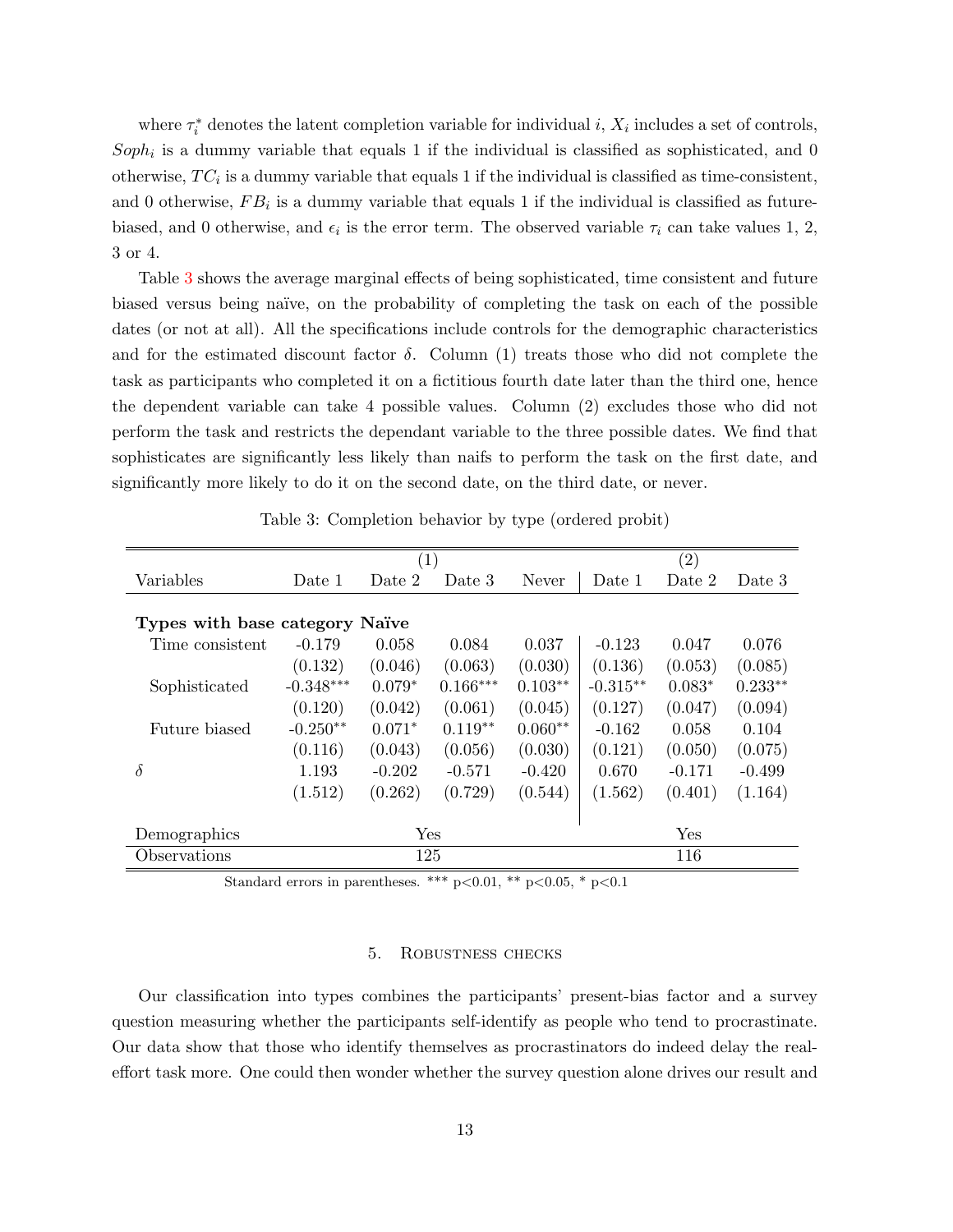|                         | (1)          | $\left( 2\right)$ | $\left( 3\right)$ | (4)           |
|-------------------------|--------------|-------------------|-------------------|---------------|
| Variables               | Date $(1-4)$ | Date $(1-4)$      | Date $(1-4)$      | Date $(1-4)$  |
| Group                   | All          | Present biased    | Time consistent   | Future biased |
|                         |              |                   |                   |               |
| Procr. awareness        | 0.0971       | $0.773**$         | $-0.226$          | $-0.230$      |
|                         | (0.181)      | (0.306)           | (0.400)           | (0.304)       |
| $\delta$ (standardized) | $-0.0323$    | $-0.0787$         | $-0.301$          | $-0.0478$     |
|                         | (0.0895)     | (0.176)           | (0.749)           | (0.125)       |
| Constant                | 1.313        | 0.660             | 2.480             | $-0.216$      |
|                         | (0.998)      | (1.471)           | (1.989)           | (1.950)       |
|                         |              |                   |                   |               |
| Demographics            | Yes          | Yes               | Yes               | Yes           |
|                         |              |                   |                   |               |
| Observations            | 125          | 49                | 24                | 52            |

<span id="page-15-0"></span>Table 4: Procrastination awareness predicting date of completion behavior by types

Standard errors in parentheses. \*\*\*  $p<0.01$ , \*\*  $p<0.05$ , \*  $p<0.1$ 

predicts procrastination in the real-effort task independently of participants' time preferences. To test whether this is the case, we regress completion behavior on the survey question about perceived procrastination, in the full sample and in the sub-samples of present-biased, timeconsistent and future-biased individuals. Table [4](#page-15-0) shows that the survey question alone does not predict procrastination in the task in the full sample. Among the sub-samples, it predicts procrastination only for present-biased individuals. This suggests that the combination of the participants' time preferences with our simple survey measure of procrastination awareness does indeed provide sensible information about people's procrastination behavior.

To explore further the validity of our classification into types, we use the survey question about the expected completion date. One might imagine that naifs expect to complete the task earlier than sophisticates. Indeed, Table [1](#page-10-0) shows that the mean expected completion date of the participants classified as naïve is 1.39 and that of those classified as sophisticated is 1.90 (t-test:  $p < 0.05$ ). The expected date's distribution of naifs is significantly different from that of sophisticates (Mann-Whitney U-test:  $p < 0.05$ ).<sup>[12](#page-2-0)</sup>

An alternative classification into types can be provided by the domain-specific survey questions about health checks, borrowing books from the library, and working on an assignment. The questions were phrased as: "Would you ever postpone a health check, even if you have not had one in a long time?", "Would you ever return an item to the library late, even if you may have to pay a fine?", and "Would you ever submit a piece of work past its deadline?". Table [5](#page-16-1) shows completion behavior by type, using the three classifications provided by the three

 $12$ Note that, once combined with the actual completion date, the expected completion date can serve as a behavior-based measure of sophistication. However, as discussed in Section [1,](#page-2-1) we cannot use such measure of sophistication to test ODR's model.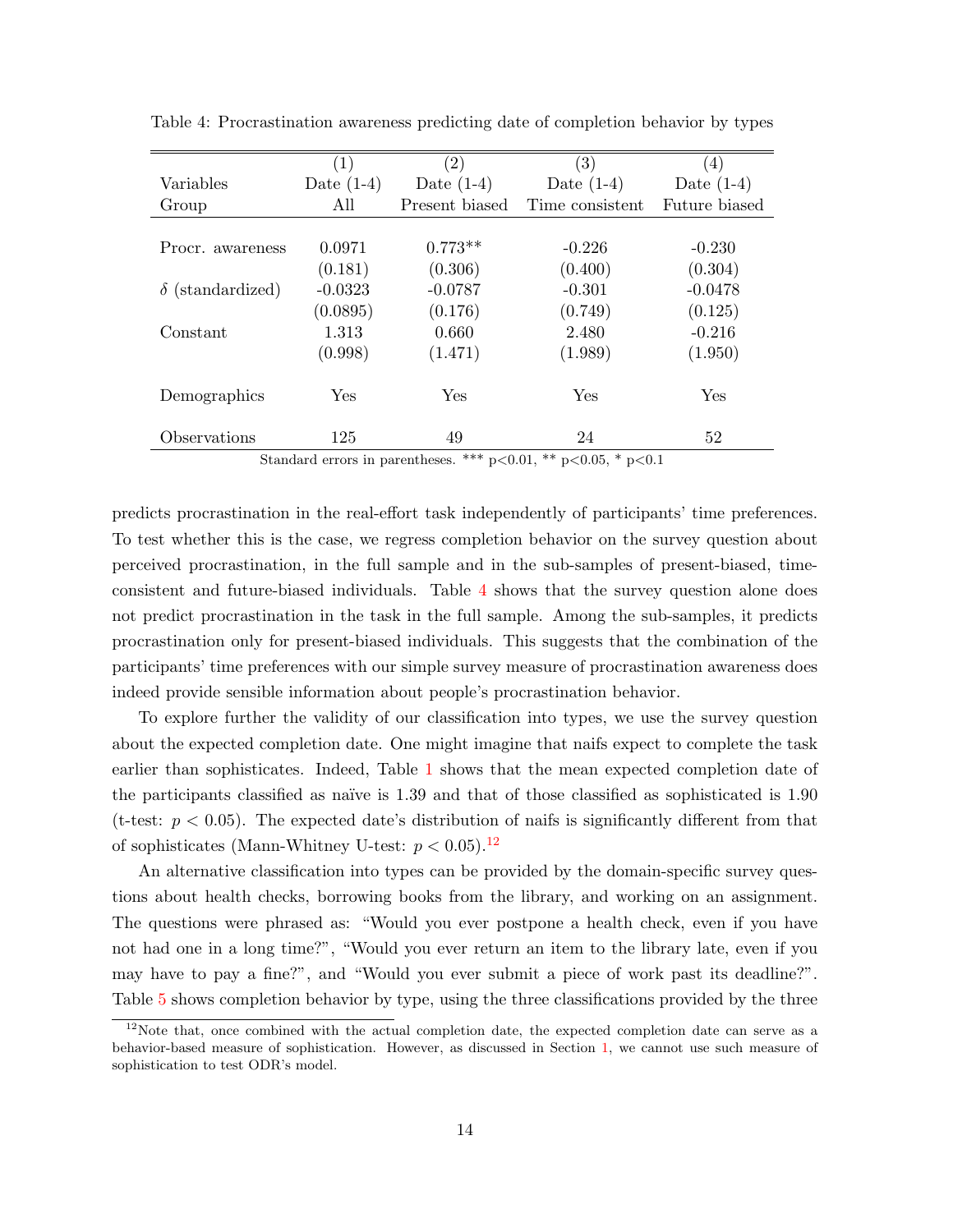|                                | (1)          | $\left( 2\right)$ | (3)          |  |  |  |  |
|--------------------------------|--------------|-------------------|--------------|--|--|--|--|
| Variables                      | Date $(1-4)$ | Date $(1-4)$      | Date $(1-4)$ |  |  |  |  |
| Domain of TP Group             | Health       | <b>Books</b>      | Assignment   |  |  |  |  |
|                                |              |                   |              |  |  |  |  |
| Types with base category Naïve |              |                   |              |  |  |  |  |
| Time-consistent                | 0.0600       | 0.118             | 0.0180       |  |  |  |  |
|                                | (0.279)      | (0.282)           | (0.261)      |  |  |  |  |
| Sophisticated                  | 0.415        | $0.511*$          | $0.659*$     |  |  |  |  |
|                                | (0.291)      | (0.287)           | (0.353)      |  |  |  |  |
| Future-biased                  | 0.216        | 0.283             | 0.170        |  |  |  |  |
|                                | (0.243)      | (0.249)           | (0.220)      |  |  |  |  |
| $\delta$ (standardized)        | $-0.0531$    | $-0.0659$         | $-0.0510$    |  |  |  |  |
|                                | (0.0947)     | (0.0949)          | (0.0940)     |  |  |  |  |
| Constant                       | 1.332        | 1.133             | 1.156        |  |  |  |  |
|                                | (0.996)      | (0.998)           | (0.995)      |  |  |  |  |
| Demographics                   | Yes          | Yes               | Yes          |  |  |  |  |
| Observations                   | 125          | 125               | 125          |  |  |  |  |

<span id="page-16-1"></span>Table 5: Completion by type using domain-specific classifications

Standard errors in parentheses. \*\*\*  $p<0.01$ , \*\*  $p<0.05$ , \*  $p<0.1$ 

The independent type variables are domain-specific and differ across columns.

domain-specific questions. The assignment-specific classification and the book-specific classification produce the same main result as our preferred classification based on the general-domain question: sophisticates perform the task later than naifs. The health-specific classification has a similar coefficient, but it is not significant. This may be due to the fact that the health domain is farther away from completing a real-effort task than the book domain and the assignment domain. While specific questions may help subjects recognize a certain behavior by linking it to a real-life situation they can easily relate to, $^{13}$  $^{13}$  $^{13}$  they pose the concern that some subjects may be misclassified as people who do not (or would not) delay a given activity simply because it is an activity they are not familiar with. In light of this, we have used the general-domain question in our main classification into types.

#### 6. Habitual procrastination

<span id="page-16-0"></span>In our study, naïve participants performed an onerous real-effort task sooner than sophisticated participants. This contradicts ODR's prediction. Our data suggest that this result could be explained by habit formation. According to habit-formation theory, habits increase the

<sup>&</sup>lt;sup>13</sup>[Dohmen](#page-18-12) [\(2005\)](#page-18-12) uses a generic question that asks about willingness to take risks on a 11-point scale and five questions about willingness to take risks in specific domains such as car driving and financial matters.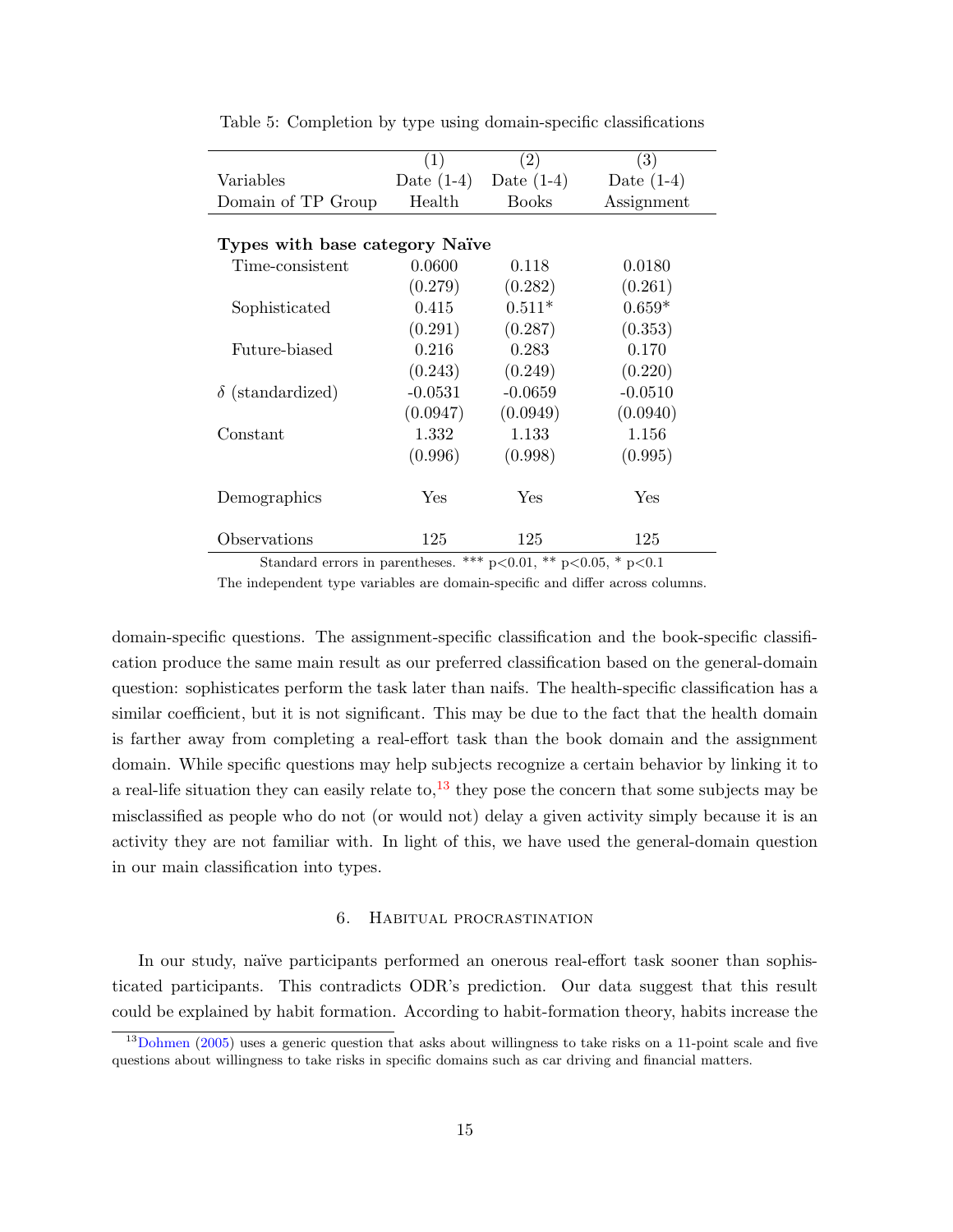marginal utility of engaging in an activity in the future.<sup>[14](#page-2-0)</sup> We argue that individuals who are aware of their tendency to procrastinate may procrastinate more than individuals who are unaware of it because they have developed a (stronger) procrastination habit. The negative effect of a procrastination habit may outweigh the positive effect of awareness. In other words, individuals' awareness of their present-bias may not be enough to avoid future procrastination when they have a procrastination habit, especially in the absence of binding commitment devices.

While we are unable to test directly whether sophisticates procrastinate more than naifs due to a stronger procrastination habit, our data are consistent with this possible explanation. Firstly, as mentioned in subsection [4.1,](#page-8-2) the survey question about past procrastination shows that significantly more sophisticated participants (over  $97\%$ ) than naïve participants (56%) reported past procrastination experiences (Mann-Whitney U-test and Kruskal Wallis test are significant:  $p = 0.0004$ ; Z-test for differences in proportions:  $p = 0.0003$ ). In line with [Ali](#page-17-3) [\(2011\)](#page-17-3), this suggests that individuals' awareness of their present-bias may be driven by their past procrastination; past procrastination may in turn be associated with a procrastination habit. Secondly, sophisticated participants have a significantly stronger present-bias than naïve ones. This is consistent with the habit-formation explanation: individuals with a procrastination habit are expected to be relatively more present-biased and aware of it. Finally, sophisticated participants expect to complete the real-effort task significantly later than naïve ones (and this prediction is fairly accurate). This is consistent with the habit-formation explanation as well: habitual procrastinators will expect to perform onerous tasks later than individuals who do not have a procrastination habit and are unaware of their present-bias.

# 7. CONCLUSION

<span id="page-17-2"></span>Naïve participants performed the real-effort task significantly *earlier* than sophisticated ones. A potential explanation for this counterintuitive finding is habit-formation. Sophisticated participants reported past procrastination significantly more than na¨ıve participants. Thus, they may be relatively more aware of their present-biased and have procrastinated the real-effort task more because they have developed a (stronger) procrastination habit.

#### **REFERENCES**

- <span id="page-17-0"></span>Acland, D. & Levy, M. R. (2015), 'Naivete, projection bias, and habit formation in gym attendance', *Management Science*  $61(1)$ , 146-160.
- <span id="page-17-3"></span>Ali, N. S. (2011), 'Learning self-control', Quarterly Journal of Economics 126(2), 857–893.
- <span id="page-17-1"></span>Ameriks, J., Caplin, A., Leahy, J. & Tyler, T. (2007), 'Measuring self-control problems', The American Economic Review 97(3), 966–972.

 $14$ Habit formation was formalized by [Pollak](#page-18-13) [\(1970\)](#page-18-13) and later applied to negative habits such as addiction [\(Becker](#page-18-14) [& Murphy](#page-18-14) [1988\)](#page-18-14), and positive habits such as physical exercise [\(Charness & Gneezy](#page-18-15) [2009;](#page-18-15) [Acland & Levy](#page-17-0) [2015\)](#page-17-0).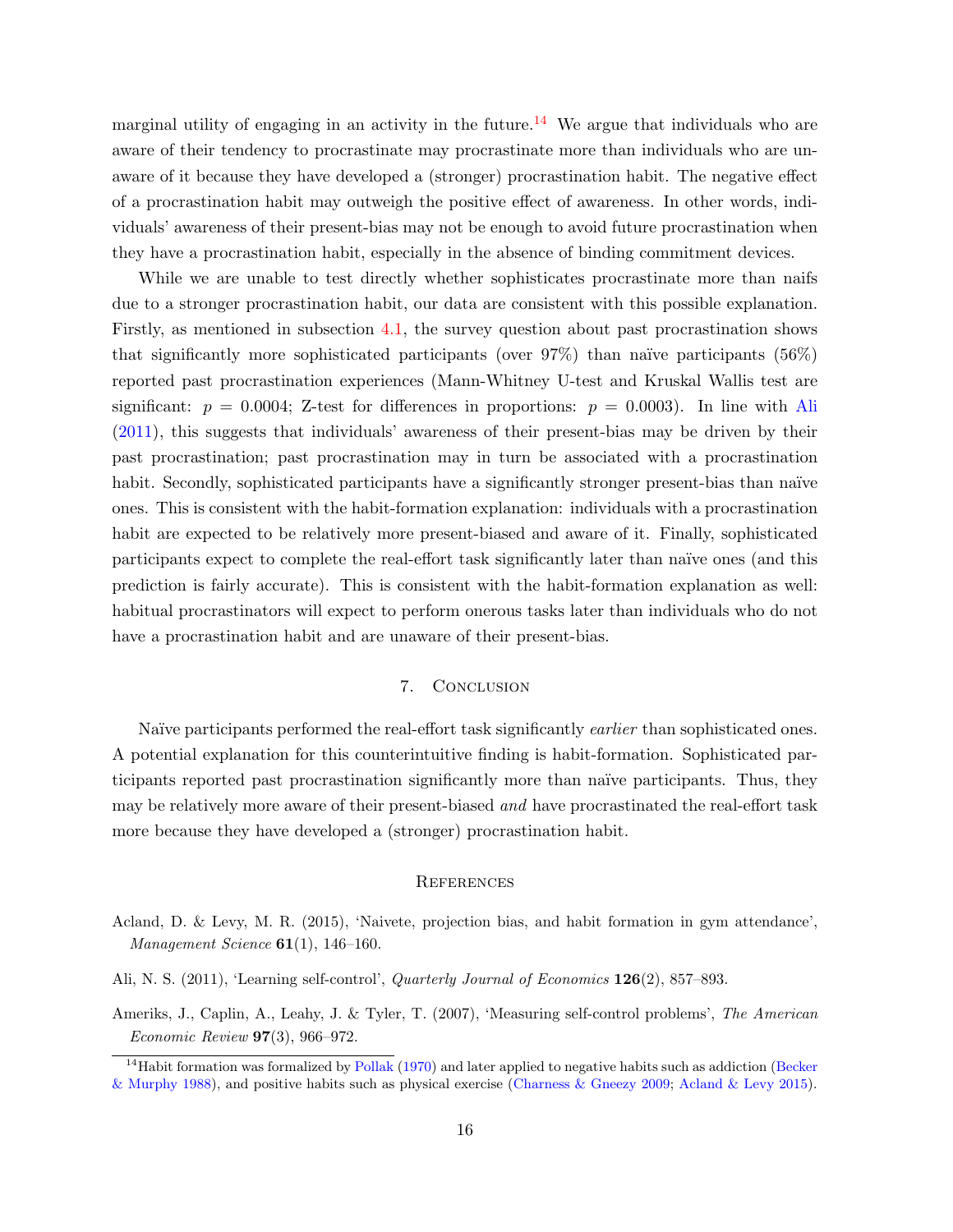- <span id="page-18-4"></span>Andreoni, J., Kuhn, M. A. & Sprenger, C. (2013), 'On measuring time preferences', NBER Working Paper No. 19392.
- <span id="page-18-9"></span>Ashraf, N., Karlan, D. & Yin, W. (2006), 'Tying odysseus to the mast: evidence from a commitment savings product in the philippines', *Quarterly Journal of Economics* 121(2), 635–672.
- <span id="page-18-1"></span>Augenblick, N. & Rabin, M. (2016), 'An experiment on time preferences and misprediction in unpleasant tasks', Working Paper.
- <span id="page-18-14"></span>Becker, G. S. & Murphy, K. M. (1988), 'A theory of rational addiction', Journal of Political Economy 96(1), 675–700.
- <span id="page-18-6"></span>Cerrone, C. (2016), 'Doing it when others do: a strategic model of procrastination', Max Planck Institute for Research on Collective Goods, Preprint No. 2016/10.
- <span id="page-18-15"></span>Charness, G. & Gneezy, U. (2009), 'Incentives to exercise', Econometrica 77(3), 517–529.
- <span id="page-18-12"></span>Dohmen, T. (2005), 'Individual risk attitudes: new evidence from a large, representative, experimentallyvalidated survey', IZA Discussion Papers No. 1730.
- <span id="page-18-8"></span>Falk, A. & Ichino, A. (2006), 'Clean evidence on peer effects', Journal of Labor Economics 24(1), 39–57.
- <span id="page-18-7"></span>Fishbacher, U. (2007), 'z-tree: Zurich toolbox for ready-made economic experiments', Experimental Economics 10(5), 171–178.
- <span id="page-18-11"></span>Giné, X., Goldberg, J., Silverman, D. & Yang, D. (2017), 'Revising commitments: field evidence on the adjustment of prior choices', The Economic Journal, doi: 10.1111/ecoj.12378 .
- <span id="page-18-2"></span>Gul, F. & Pesendorfer, W. (2001), 'Temptation and self-control', *Econometrica* 69, 1403–1436.
- <span id="page-18-3"></span>John, A. (2016), 'When commitment fails: evidence from a field experiment', EOPP Discussion Paper 55, London School of Economics.
- <span id="page-18-5"></span>Laibson, D. (2015), 'Why don't present-biased agents make commitments?', American Economic Review: Papers & Proceedings  $105(5)$ , 267–272.
- <span id="page-18-10"></span>Meier, S. & Sprenger, C. (2010), 'Present-biased preferences and credit card borrowing', American Economic Journal: Applied Economics 1, 193–210.
- <span id="page-18-0"></span>O'Donoghue, T. & Rabin, M. (1999), 'Doing it now or later', American Economic Review 89(1), 103–124.
- <span id="page-18-13"></span>Pollak, R. A. (1970), 'Habit formation and dynamic demand functions', Journal of Political Economy 78, 745–763.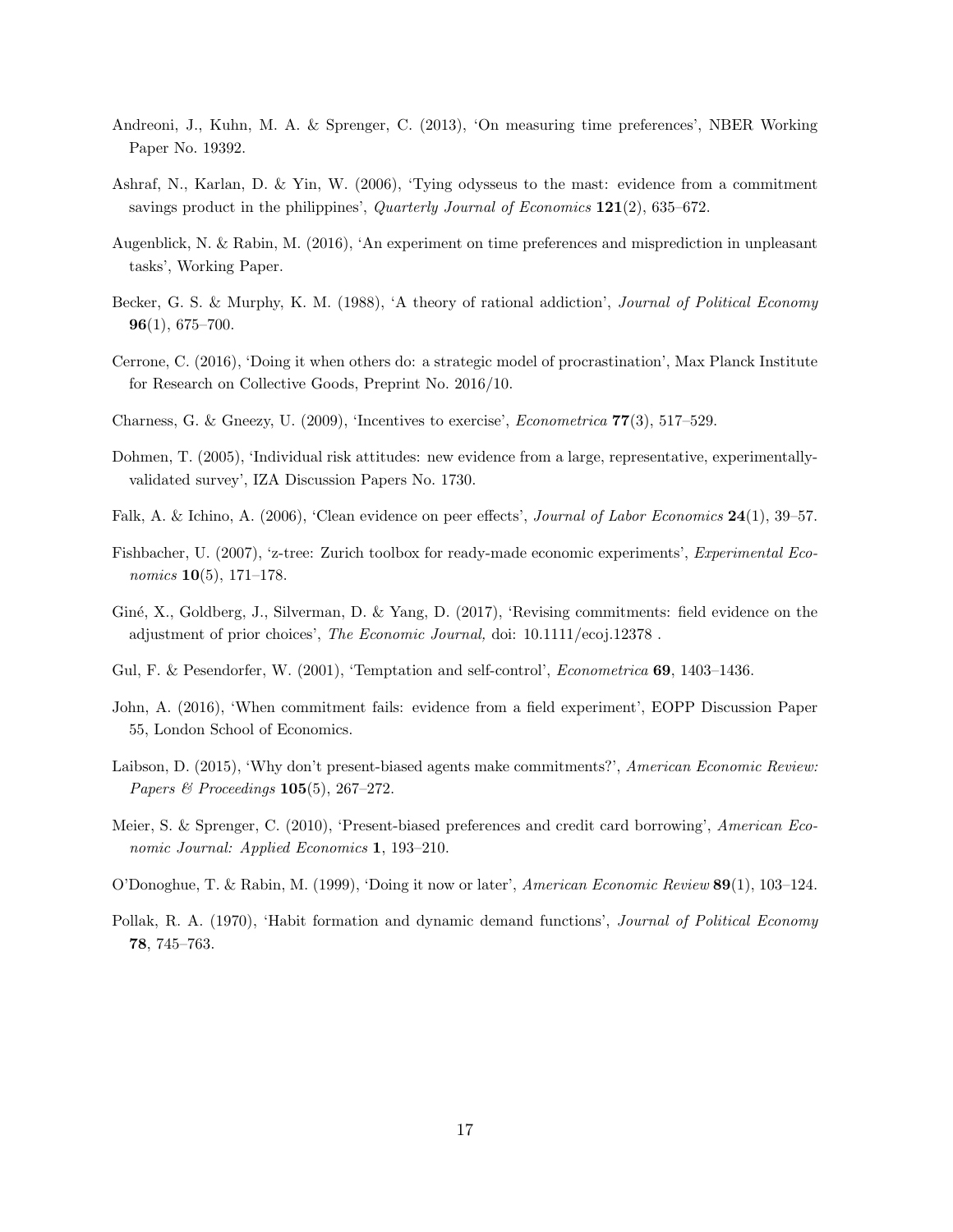#### **APPENDIX**

#### A. PROOFS

#### <span id="page-19-0"></span>Proof of Proposition [2](#page-5-0)

Case (i). Time-consistent vs naïve. For any  $t < T$ , the proof of Proposition [1\(](#page-5-1)i) applies. For  $t = T$ , both time-consistent and naïve individuals will perform the task in t if and only if  $\beta v_T - c_T \geq 0$ . It follows that, even when the individuals have the option not to perform the task in  $t = T$ , if naifs perform it, then time-consistent agents do it.

Case (ii). Sophisticated vs naïve. For any  $t < T$ , a naif will perform the task in t if and only if  $U^t(t) \geq U^t(\tau)$ , where  $\tau > t$  (ODR). Suppose that a sophisticate knows that, if she does not perform the task today, she will do it in  $\tau' \equiv \min_{\tau>t} {\{\tau | \tilde{s}^s_\tau = Y\}}$ . Then she will perform the task today if and only if  $U^t(t) \geq U^t(\tau')$ . Suppose that a sophisticate knows that, if she does not perform the task today, she will never do it. Then she will perform the task today if and only if  $U^t(t) > 0$ . For  $t = T$ , both sophisticates and naifs will perform the task in t if and only if  $U^T(T) \geq 0$ . It follows that, even when the agents have the option not to perform the task in  $t = T$ , if naifs do it, then sophisticates do it.

#### B. Surveys and instructions

#### <span id="page-19-1"></span>B.1. Initial survey

#### Screen 1

# Please answer the following questions.

- 1. Are you a person who delays things that should be done in a timely manner?  $(y/n)$
- 2. Would you ever postpone a health check, even if you have not had one in a long time?  $(y/n)$
- 3. Would you ever return an item to the library late, even if you may have to pay a fine?  $(y/n)$
- 4. Would you ever submit a piece of work past its deadline?  $(y/n)$

#### Screen 2

- 5. What is your gender?
- 6. In which year were you born?
- 7. Which year of study are you in?
- 8. What is the highest level of education your mother has completed?
- 9. What is the highest level of education your father has completed?

#### Screen 3

10. In the past 4 months, have you submitted any coursework past its deadline?  $(y/n)$ 

11. In the past 4 months, have you returned a book to the library late?  $(y/n)$ 

12. In the past 4 months, have you delayed any activity which would have been better done earlier?  $(y/n)$ 

13. In the past 4 months, have you planned to do a health check and then postponed it?  $(y/n)$ 

14. In the past 6 months, have you done any of the following things?[15](#page-2-0)

 $15$ This question was not used in the analysis, as there was an error in the coding.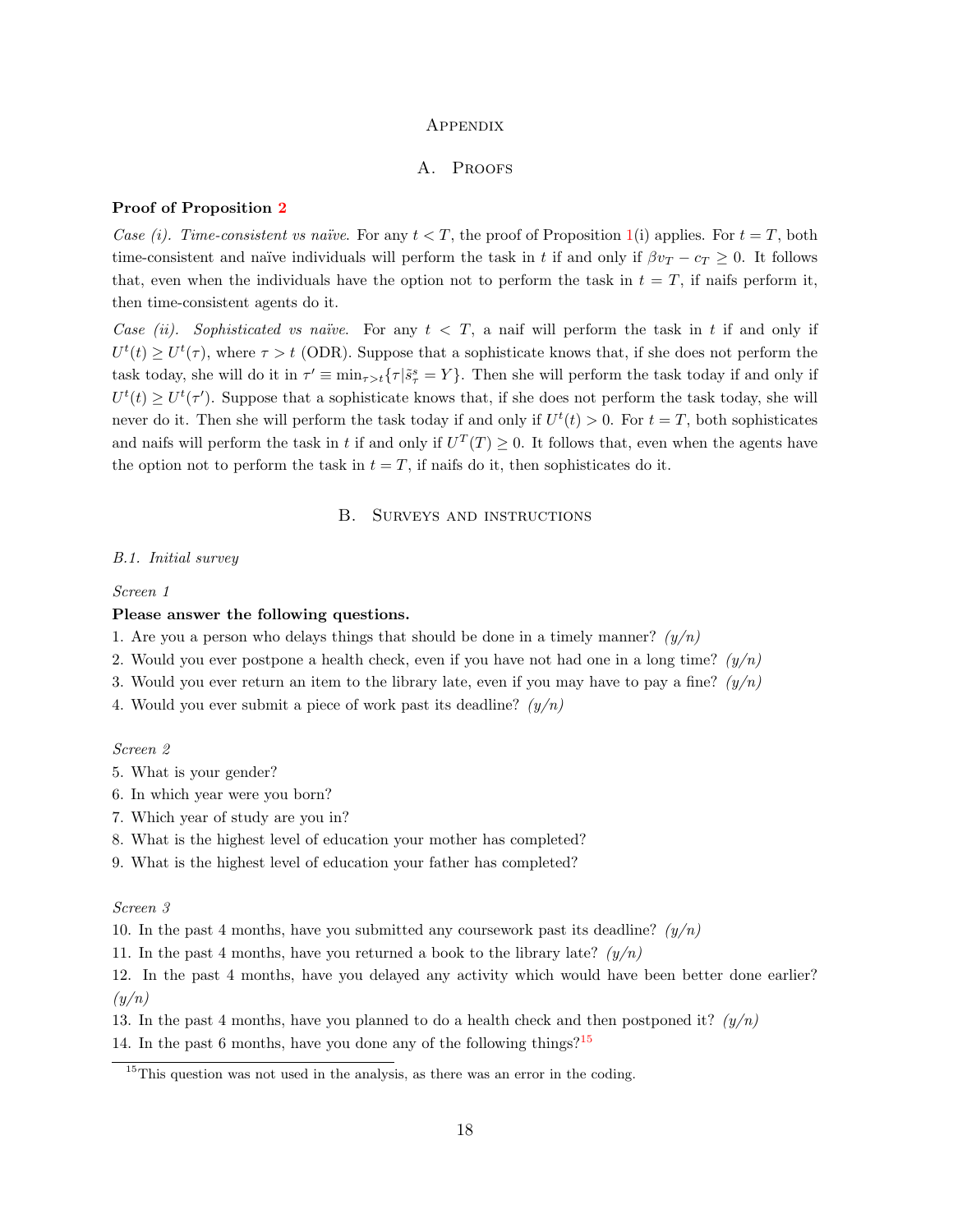- Taken only a fixed amount of cash when heading out to party for a night.
- Bought small quantities of junk food rather than buying in bulk.
- Not kept alcohol in the house.
- Brushed your teeth earlier in the evening in order to avoid late night snacking.

#### Screen 4

As part of this experiment, you have to complete one task on one out of these three possible Tuesdays: – Tuesday the 10th of November at 6 pm, OR

– Tuesday the 17th of November at 6 pm, OR

– Tuesday the 24th of November at 6 pm.

The task will take place in the Horton Lecture Theatre 1 (HLT1), and will consist of putting letters into envelopes.

If you do the task on Tuesday the 10th of November, you will have to put 20 letters into envelopes (it will take about 10 minutes)

If you do the task on Tuesday the 17th of November, you will have to put 35 letters into envelopes (it will take about 17-18 minutes)

If you do the task on Tuesday the 24th of November, you will have to put 60 letters into envelopes (it will take about 30 minutes)

#### If you do the task you will be paid £8 on the 1st of December.

Your payment does **not** depend on when you do the task.

You will also have the possibility to earn additional money by filling in a brief survey (5 minutes long).

15. On which day do you think you will do the task? (Note that you are not obliged to stick to this date: we only want to know when you think you will do the task.)

#### Screen 5

Thank you for participating today!

Please wait to be given your payment.

Tonight you will receive an email with a summary of the information about the rest of the experiment.

#### B.2. Final survey

<span id="page-20-0"></span>This survey is not presented here in full, as it is a slightly adapted version of the survey in [Andreoni](#page-18-4) [et al.](#page-18-4) [\(2013\)](#page-18-4). While in their setting all the participants were paid for one randomly selected decision, in  $ours - as$  well as in other papers using this survey – only one third of the participants were randomly selected and paid according to one randomly selected decision. The survey was run in the experimental lab. The first screen presented the instructions, the second screen presented an example to show how the survey questions worked, and the following four screens presented the four sets of 6 decisions that the participants faced. The first set of decisions is illustrated by Figure [3.](#page-21-0)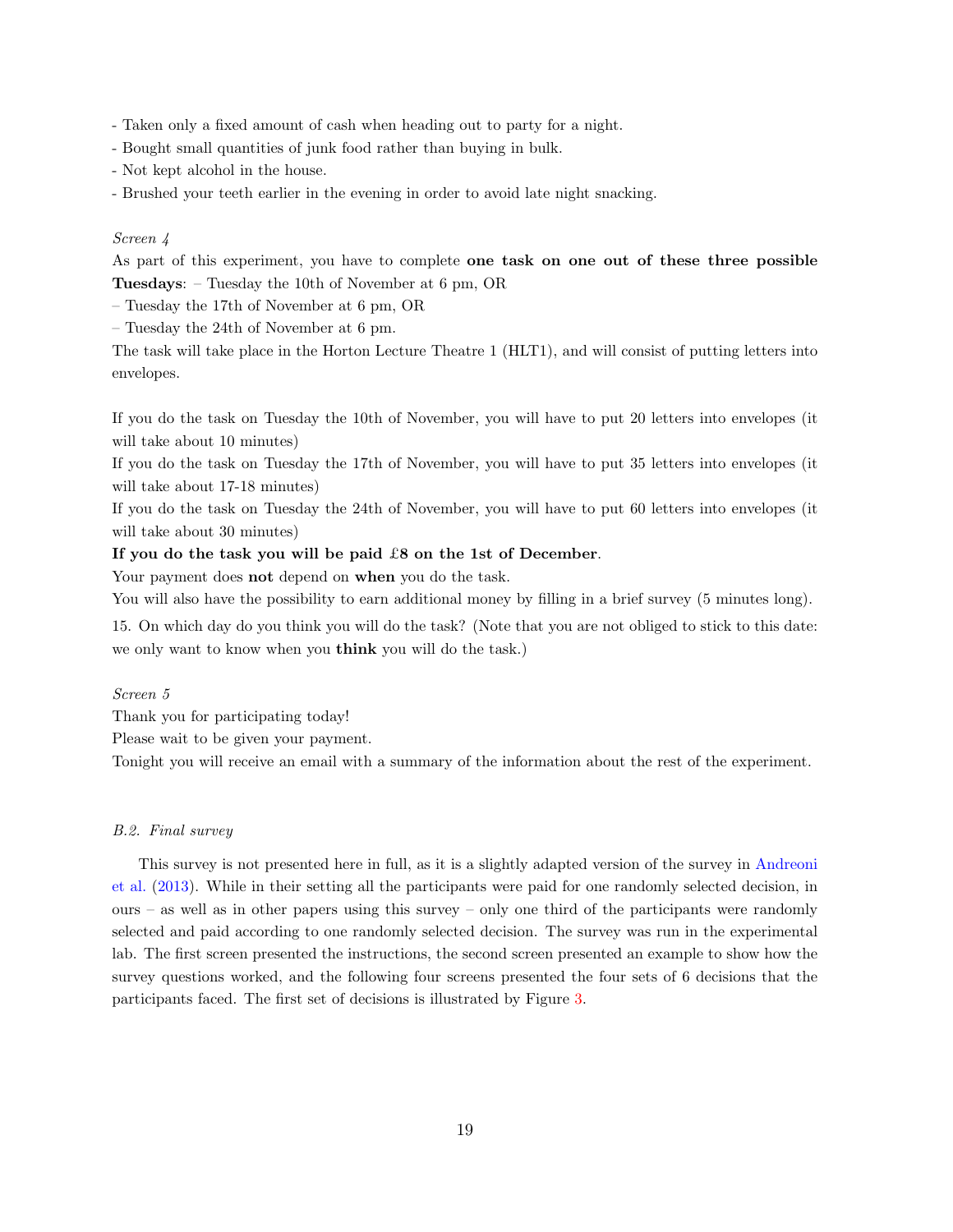<span id="page-21-0"></span>

Figure 3: Sample decisions from the time-preferences survey

#### C. An alternative classification into types

An alternative classification can be obtained by simply combining the survey questions about past procrastination and procrastination awareness. In fact, the questions about past procrastination could be used in substitution for elicited time preferences in order to split participants into time-consistent and present-biased individuals. This can be done by using either the general question or any of the three specific questions. In the former case, participants who answered "Yes" to the question "In the past 4 months, have you delayed any activity which would have been better done earlier?" can be classified as present-biased, and participants who answered "No" can be classified as time-consistent. We can then classify present-biased individuals as sophisticated if they are aware of their procrastination tendencies and as naïve if they are not.

This measure allows for a bigger sample, but presents several disadvantages. Firstly, naïve individuals might not be able to identify their past behavior as procrastination, or may view their past behavior as consistent with their expected behavior so as to reduce cognitive dissonance. This would lead to an underestimate of the fraction of present-biased individuals. Secondly, some participants may have not procrastinated in the past 4 months, but have procrastinated in the more distant past. This would lead to to a misclassification of present-biased individuals as time consistent. Thirdly, participants were asked about past procrastination after being asked about perceived procrastination. Even if we tried to reduce anchoring effects by asking demographic questions in between and by displaying the second set of questions on a different screen and in a different order, yet participants' answers about past procrastination may have been anchored to their previous answers. Finally, this measure does not allow us to identify futurebiased individuals (who are, according to previous studies, a substantial fraction of the population), but provides a fourth type which both theory and evidence are silent about: individuals who do not report past procrastination, but are aware of their procrastination tendencies. It is not obvious how this type should be treated (e.g., as a subcategory of time-consistent individuals, or as a non-classifiable category).